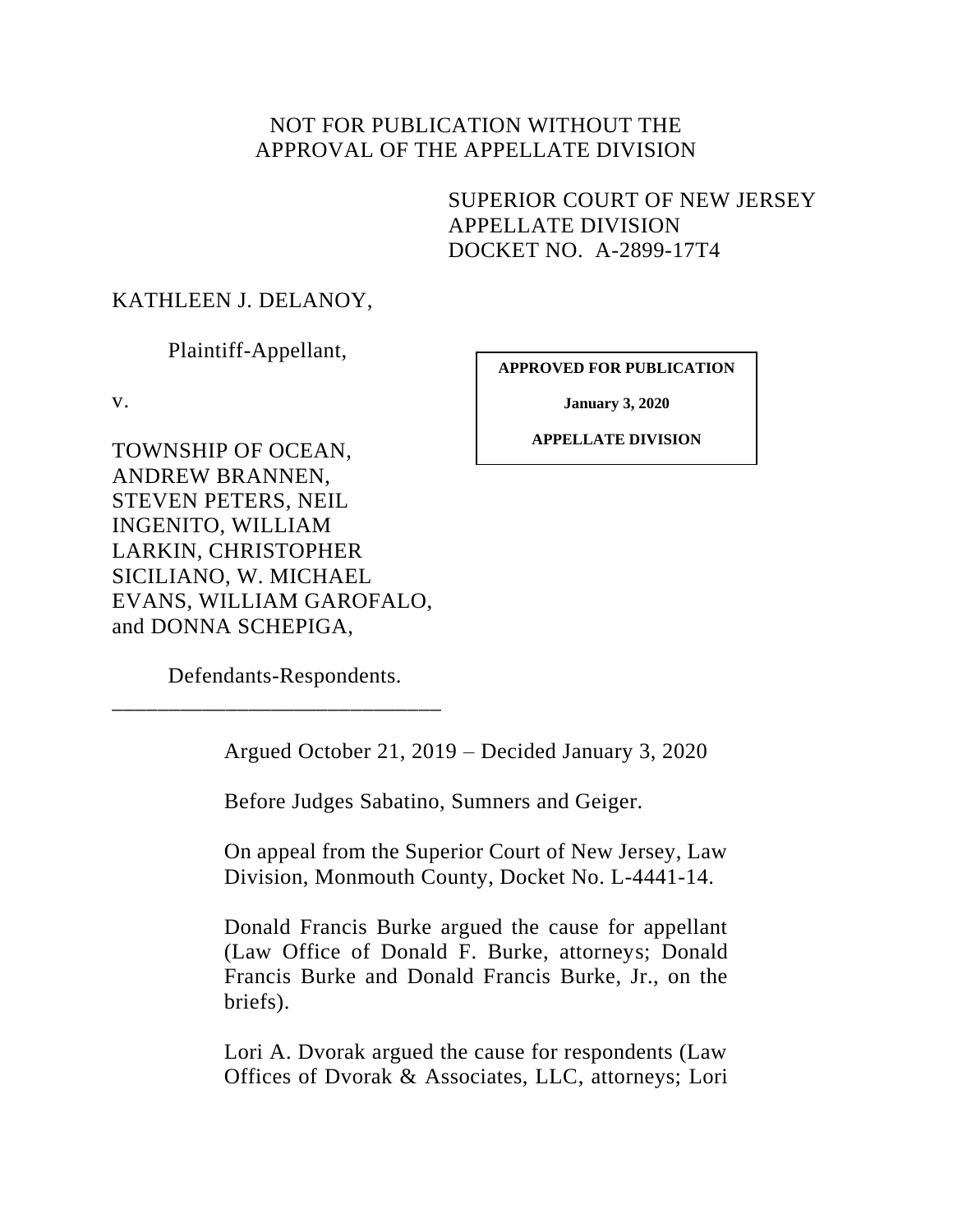A. Dvorak, of counsel; Marc D. Mory and Martin J. Arbus, on the briefs).

Thaddeus P. Mikulski, Jr., argued the cause for amicus curiae National Employment Lawyers Association of New Jersey.

Michelle S. Silverman argued the cause for amicus curiae The Academy of New Jersey Management Attorneys, Inc. (Morgan, Lewis & Bockius LLP, attorneys; Richard G. Rosenblatt and Michelle S. Silverman, on the brief).

Benjamin Folkman argued the cause for amicus curiae The New Jersey Association for Justice (Folkman Law Offices, PC, attorneys; Eve R. Keller, Benjamin Folkman, Sarah Slachetka, Paul C. Jensen, Jr., and Lauren M. Law, on the brief).

Farng-Yi D. Foo, Deputy Attorney General, argued the cause for amicus curiae The Office of the Attorney General (Gurbir S. Grewal, Attorney General, attorney; Jason W. Rockwell, Assistant Attorney General, of counsel; Farng-Yi D. Foo, on the brief).

The opinion of the court was delivered by

## SABATINO, P.J.A.D.

This appeal stems from a pregnancy discrimination suit brought by a female police officer against her employer, Ocean Township, and various Ocean Township officials. Plaintiff contends defendants violated the New Jersey Pregnant Workers Fairness Act ("PWFA"), a statute that has yet to be construed in a published opinion. The PWFA amended the New Jersey Law Against Discrimination ("LAD"), effective January 17, 2014, to expressly prohibit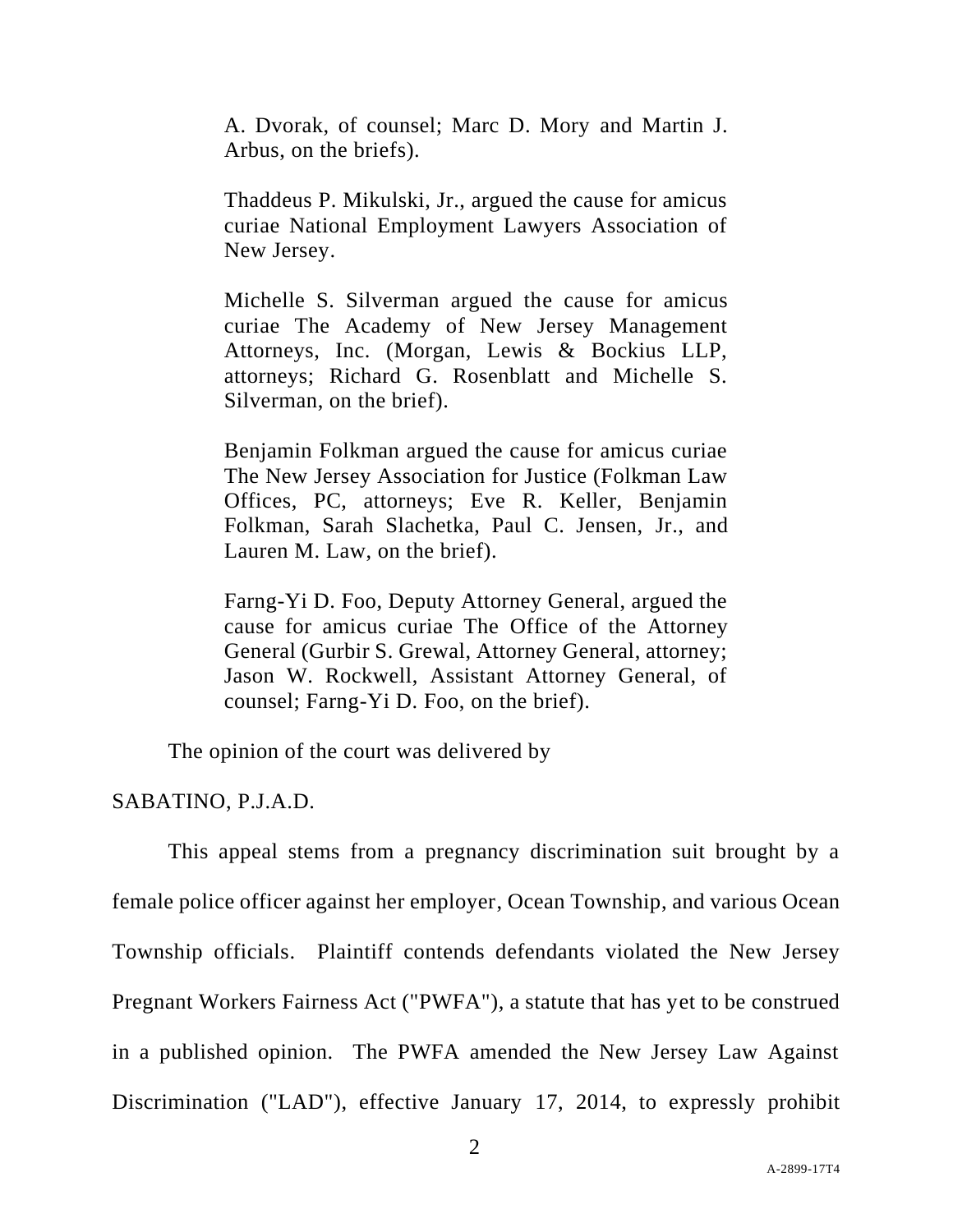pregnancy-based discrimination in employment and in other contexts. Among other things, the statute obligates employers, subject to an undue hardship exception, to provide reasonable accommodations in the workplace to pregnant women upon their request, and to not penalize such women because of their pregnant status. N.J.S.A. 10:5-12(s).

When plaintiff found out she was pregnant with her second child, she informed her supervisors her doctor recommended she be taken off patrol. She asked to be transferred to a "light-duty" or less strenuous position within the Police Department. Plaintiff was consequently assigned to non-patrol duty, pursuant to the Department's "Maternity Assignment Standard Operating Procedure" ("Maternity SOP"). That policy allows pregnant officers to work a maternity assignment, but on the condition that the officer use all her accumulated paid leave time (e.g., vacation, personal, and holiday time) before going on that different assignment. The Maternity SOP also differs from the Department's policy providing light-duty assignments for nonpregnant injured officers because only the latter policy gives the Police Chief the authority to waive the loss-of-leave-time condition.

Plaintiff contends that the Department's Maternity SOP discriminates against pregnant employees because it is less favorable than the light-duty assignment policy for nonpregnant officers. She further argues that requiring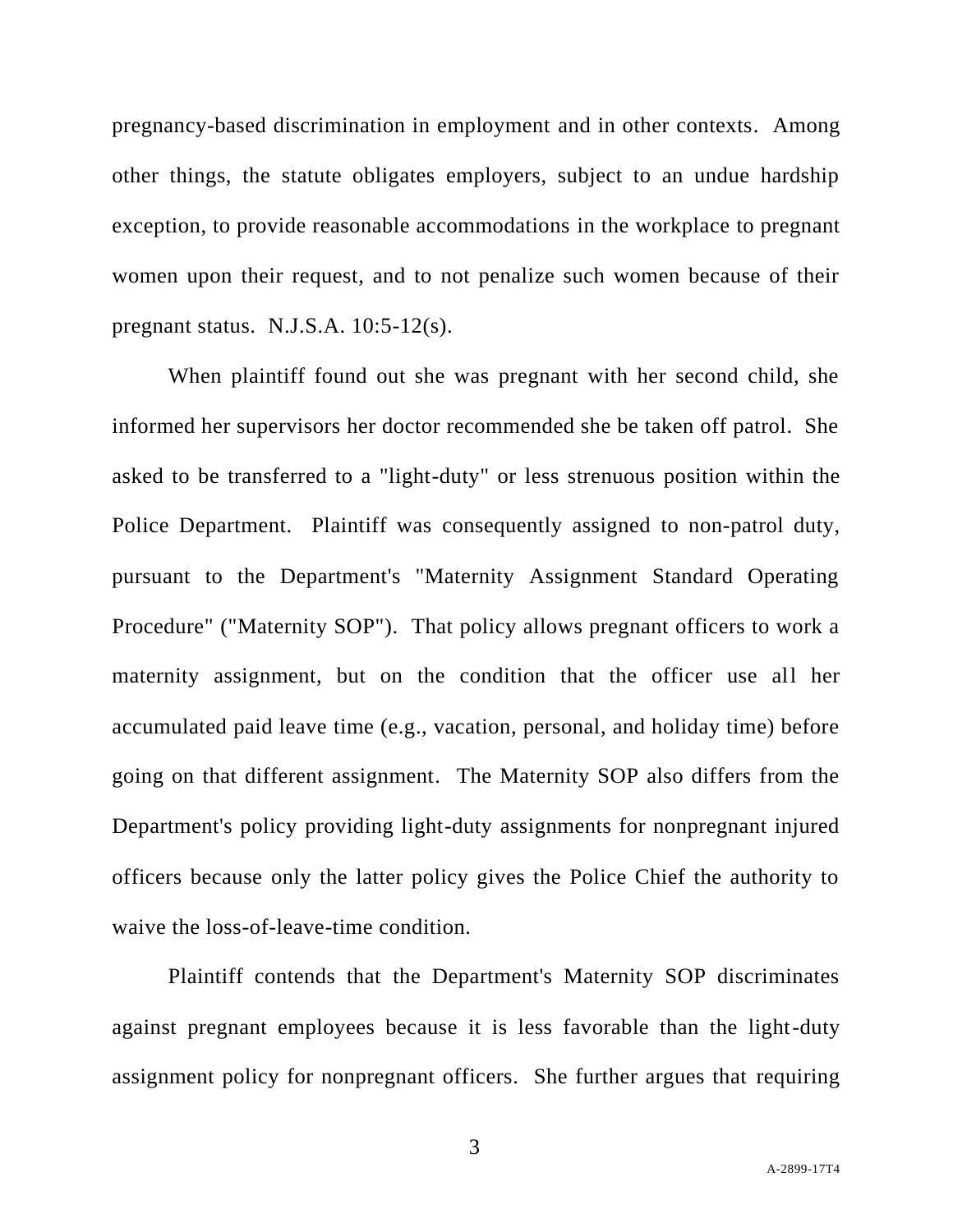her to deplete her accumulated leave time as a condition of her maternity assignment violates the PWFA, because employers are obligated under the statute to "reasonably" accommodate pregnant employees. She further argues this condition improperly penalized her in violation of the statute.

The trial court granted summary judgment in favor of defendants, finding that defendants' maternity assignment policy did not violate what it perceived as the PWFA's "equal treatment" mandate. The court did not reach the issues of reasonable accommodation, undue hardship, or penalty. The court also denied plaintiff's cross-motion for partial summary judgment on her facial challenge.

For the reasons that follow, we vacate the entry of summary judgment in favor of defendants. We hold the Department's maternity assignment policy, as written, unlawfully discriminates against pregnant employees as compared to nonpregnant employees who can seek and potentially obtain a waiver from the Police Chief. Such nonequal treatment violates the PWFA. Consequently, we uphold plaintiff's facial challenge to those uneven policies and direct the trial court to grant her discrete requests for declaratory and injunctive relief, leaving other remedial issues to the trial court.

In addition, we vacate summary judgment in defendants' favor with respect to the accommodation issues. We do so because there are genuine issues of material fact for a jury to resolve concerning the reasonableness of the SOP's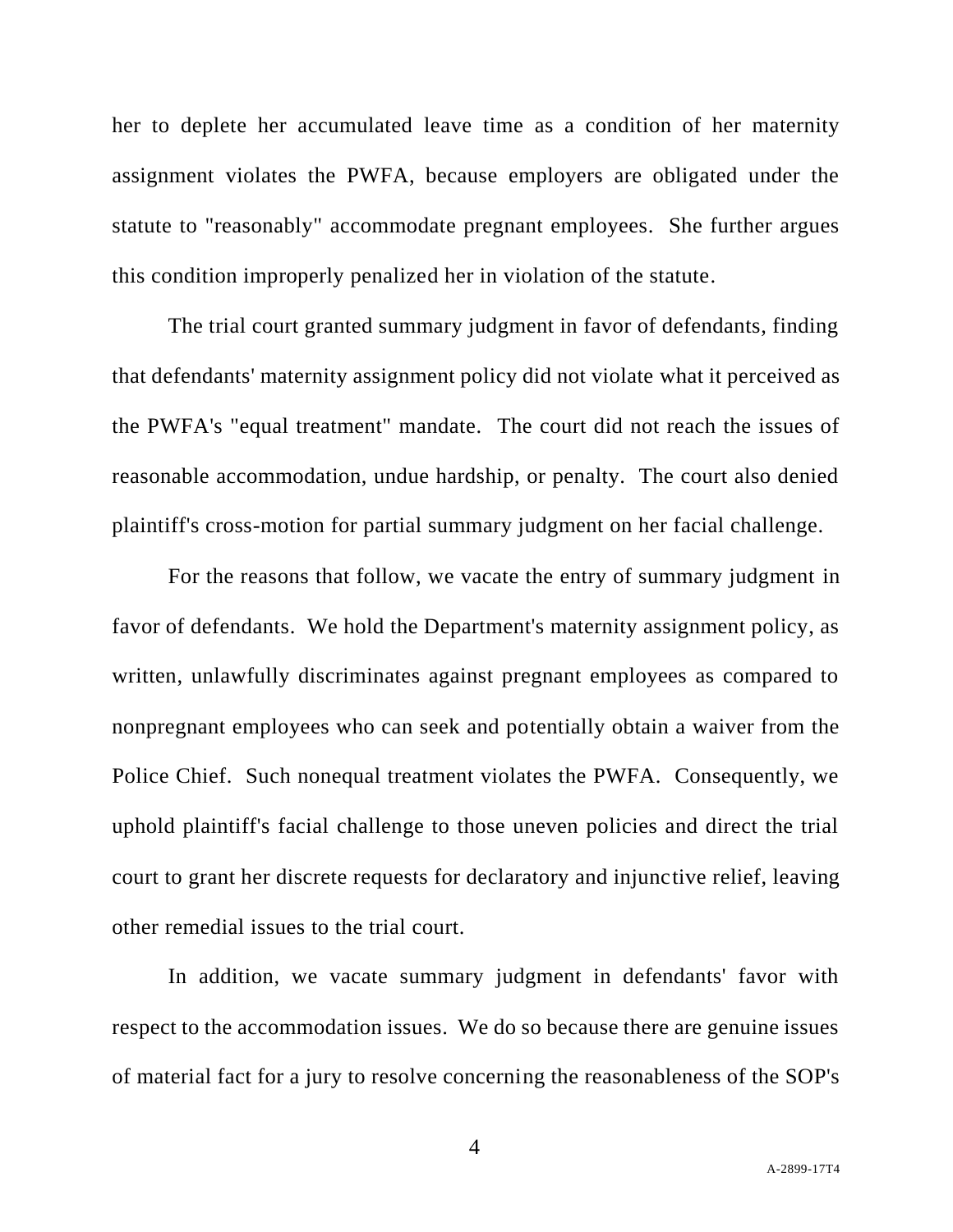loss-of-leave-time condition and whether that condition is so harsh as to comprise an impermissible penalty. The jury further must evaluate the employer's defense of undue hardship.

I.

Plaintiff Kathleen J. Delanoy began working as a law enforcement officer in the Ocean Township Police Department in about January 2003. By the time of the motion proceedings in this case, Delanoy was one of three female police officers in a staff of over fifty patrol officers.

# Plaintiff's First Pregnancy and Her Employer's Policies

In or around March 2011, Delanoy discovered she was pregnant with her first child, and was due in November 2011. At the time, Ocean Township did not have a formal maternity leave or light-duty policy for police officers.

In July 2011, the Township implemented two new policies: the Maternity SOP and the Light-Duty/Modified Duty Standard Operating Procedure ("Light-Duty  $SOP''$ ).<sup>1</sup> As we will discuss in more detail, both policies require a police officer to deplete up to all of his or her accumulated paid leave time as a condition of receiving light-duty or a maternity assignment. Notably, however, the Light-Duty SOP, but not the Maternity SOP, grants the Chief of Police

<sup>&</sup>lt;sup>1</sup> In September 2016, the Department revised the two SOPs at issue "in an effort to address [p]laintiff's concerns regarding the prior SOPs." Those revisions do not eliminate plaintiff's claim in this case.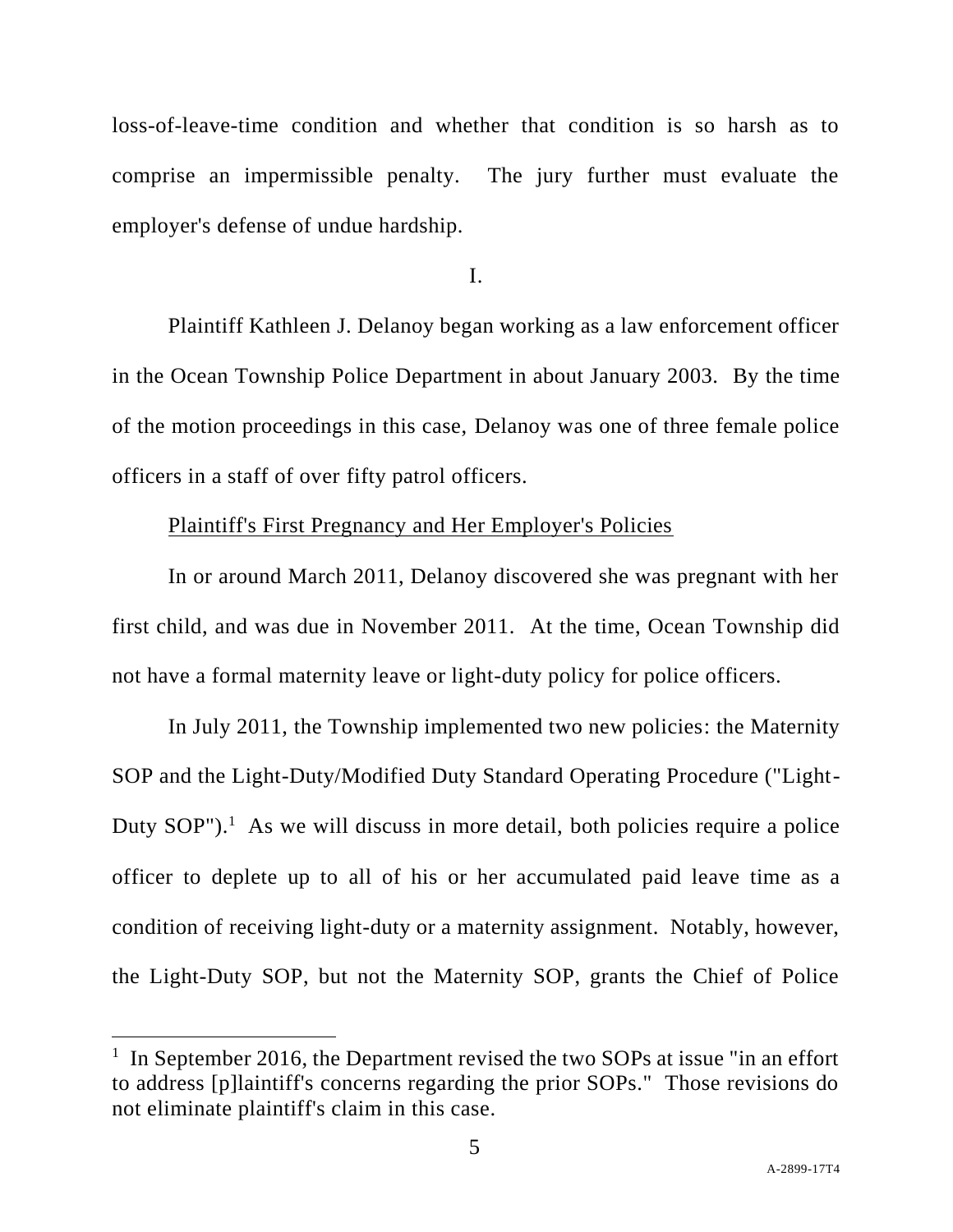discretion to waive the requirement that an officer use up his or her accumulated time as a condition of the changed assignment.

Additionally, the two policies differ as to how the return-to-duty date is set. Under the Light-Duty SOP, the return-to-duty date is set by the employee's treating doctor, whereas the Maternity SOP return-to-duty date is set according to a formula, but no more than forty-five calendar days past the infant's expected due date.

On July 11, 2011, plaintiff informed Antonio Amodio, who was then the Police Chief, that her doctor instructed her she needed to work a maternity assignment for the remainder of her pregnancy. Seven days later, on July 18, 2011, plaintiff began her maternity assignment under the Maternity SOP. Plaintiff worked in the maternity assignment until her first child was born in November 2011.

#### The First Lawsuit

In January 2013, plaintiff filed her first lawsuit (Docket Number MON-L-322-13) against the Township and other defendants in the Law Division, alleging the Township and former Chief Amodio discriminated against her on the basis of her first pregnancy by implementing the two non-identical SOPs to her detriment. Defendants removed that case to federal court.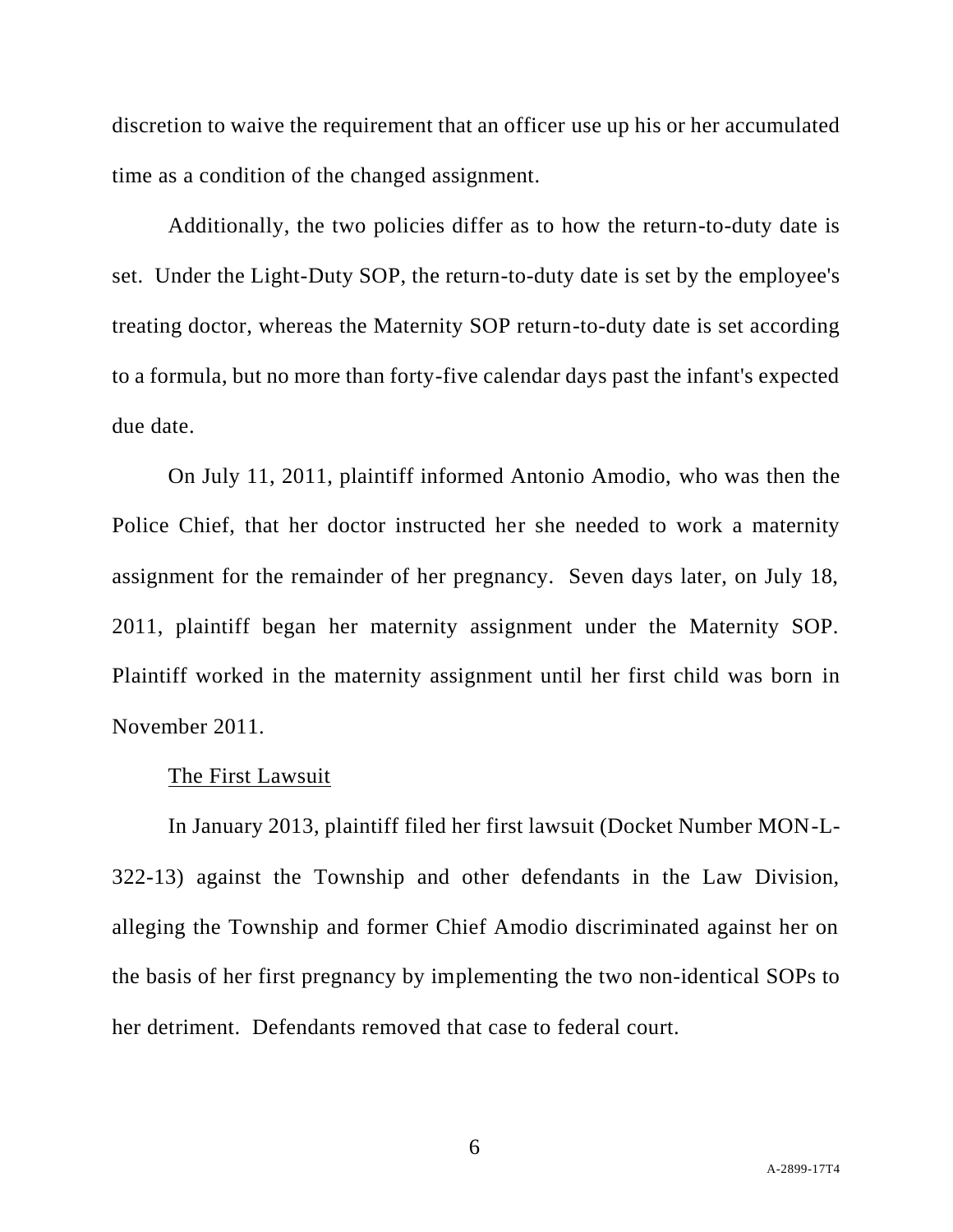## Plaintiff's Second Pregnancy

While her federal litigation was pending, on or around September 19, 2014, plaintiff advised her supervisors of her second pregnancy. By that point, the Light-Duty and Maternity SOPs adopted in 2011 were fully in effect.

## The Present Lawsuit

In November 2014, plaintiff filed the present pregnancy discrimination lawsuit in the Law Division against the Township of Ocean; the current Chief of Police, Steven Peters; the five members of the Ocean Township Council; and Township Manager Andrew Brannen. Among other things, plaintiff sought a declaratory judgment, finding that the Township's policies violated the PWFA and its provisions within the LAD, N.J.S.A. 10:5-12. Plaintiff also requested an injunction prohibiting defendants "from effectuating policies which are discriminatory to pregnant police officers." Plaintiff further sought damages and counsel fees.

When plaintiff learned that she would be forced by the Township to take an early maternity leave, she filed an order to show cause for declaratory and injunctive relief. The trial court denied her request. Plaintiff unsuccessfully sought interlocutory review from this court and the Supreme Court. Meanwhile, plaintiff accepted an offer of judgment to resolve the federal litigation.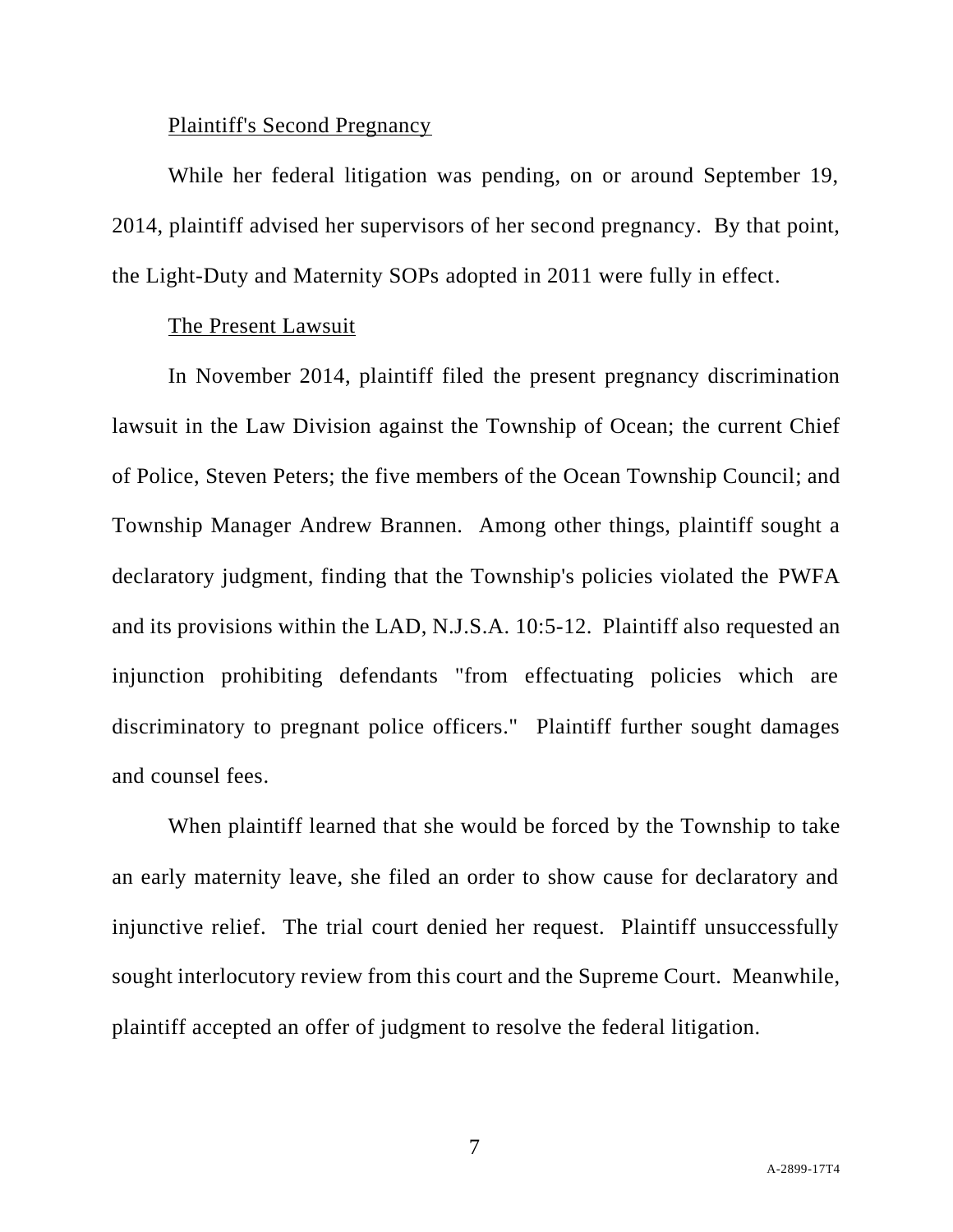Plaintiff then moved to enter default against defendants in this lawsuit. Defendants cross-moved to dismiss plaintiff's complaint pursuant to Rule 4:6- 2(e). Defendants argued that plaintiff's claims were barred on various procedural grounds, including the statute of limitations, the entire controversy doctrine, collateral estoppel, and res judicata.

The trial court granted in part and denied in part defendants' dismissal motion. The motion judge<sup>2</sup> found that, to the extent plaintiff's second lawsuit seeks to recover damages from the Township for discrimination related to her first pregnancy, such claims were barred by the entire controversy doctrine. Plaintiff's other claims were allowed to proceed. The judge denied plaintiff's motion to enter default against defendants.

## Plaintiff's Maternity Assignment

Plaintiff's projected due date in her second pregnancy was March 17, 2015, which ultimately proved to be the child's actual date of birth. Plaintiff submitted a doctor's note to her employer on September 19, 2014, advising that she was pregnant and requesting that she be placed on light-duty from September 22, 2014, until the end of her pregnancy.<sup>3</sup> As Chief Peters certified, plaintiff

 $2$  A different judge in the vicinage subsequently ruled on the summary judgment motions that are now before us.

<sup>&</sup>lt;sup>3</sup> We have not been asked to address, and do not consider in our analysis, plaintiff's eligibility for unpaid family leave time under the federal and state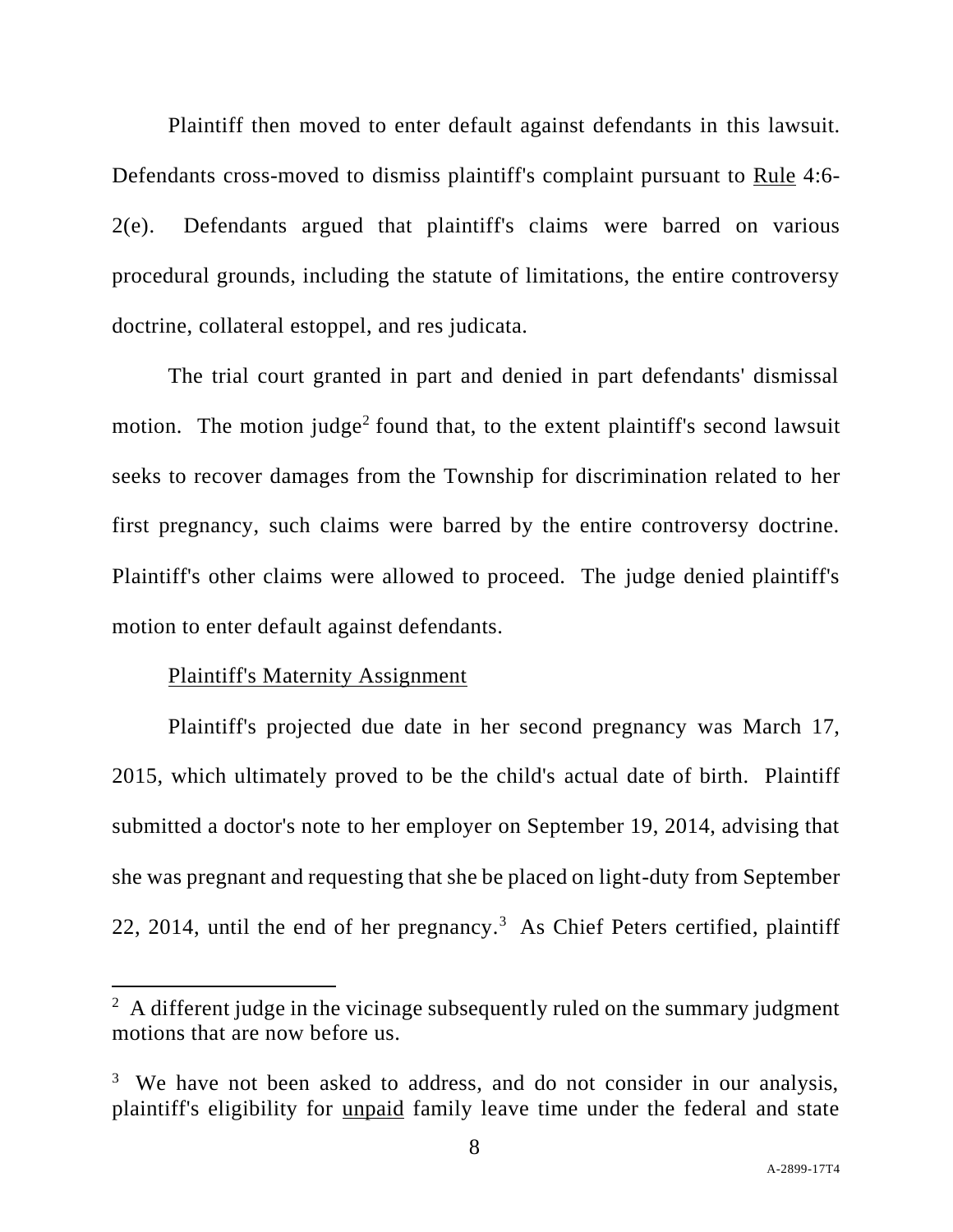was "temporarily reassigned to [a] maternity assignment" on September 22, 2014.

According to the Township, the two SOPs created new positions for officers requesting light-duty or maternity assignments. As then-Township manager Andrew Brannen explained in his deposition, the SOPs "guarantee[d] a work assignment for anybody on maternity leave or anybody on light duty." By contrast, before the SOPs were promulgated in 2011, whether someone was given light-duty depended on whether such an assignment existed and was available.

Plaintiff worked in the maternity assignment for several months. In accordance with the policy, she was assigned an administrative job in the Department's records department, as well as handling what are known as walkin reports. As described in plaintiff's deposition, she was assigned the same type of work (e.g., record keeping and handling walk-in reports) that she had been assigned during her first pregnancy. Plaintiff was considered a "primary walkin officer," which meant that when people would come into the Department to report a crime, accident, or similar incident she would be responsible for meeting with that person and then preparing a report.

Family Leave Acts. See 29 U.S.C. §§ 2611 to -2619 (the federal statute); N.J.S.A. 34:11B-1 to -11B-16 (the New Jersey analogue).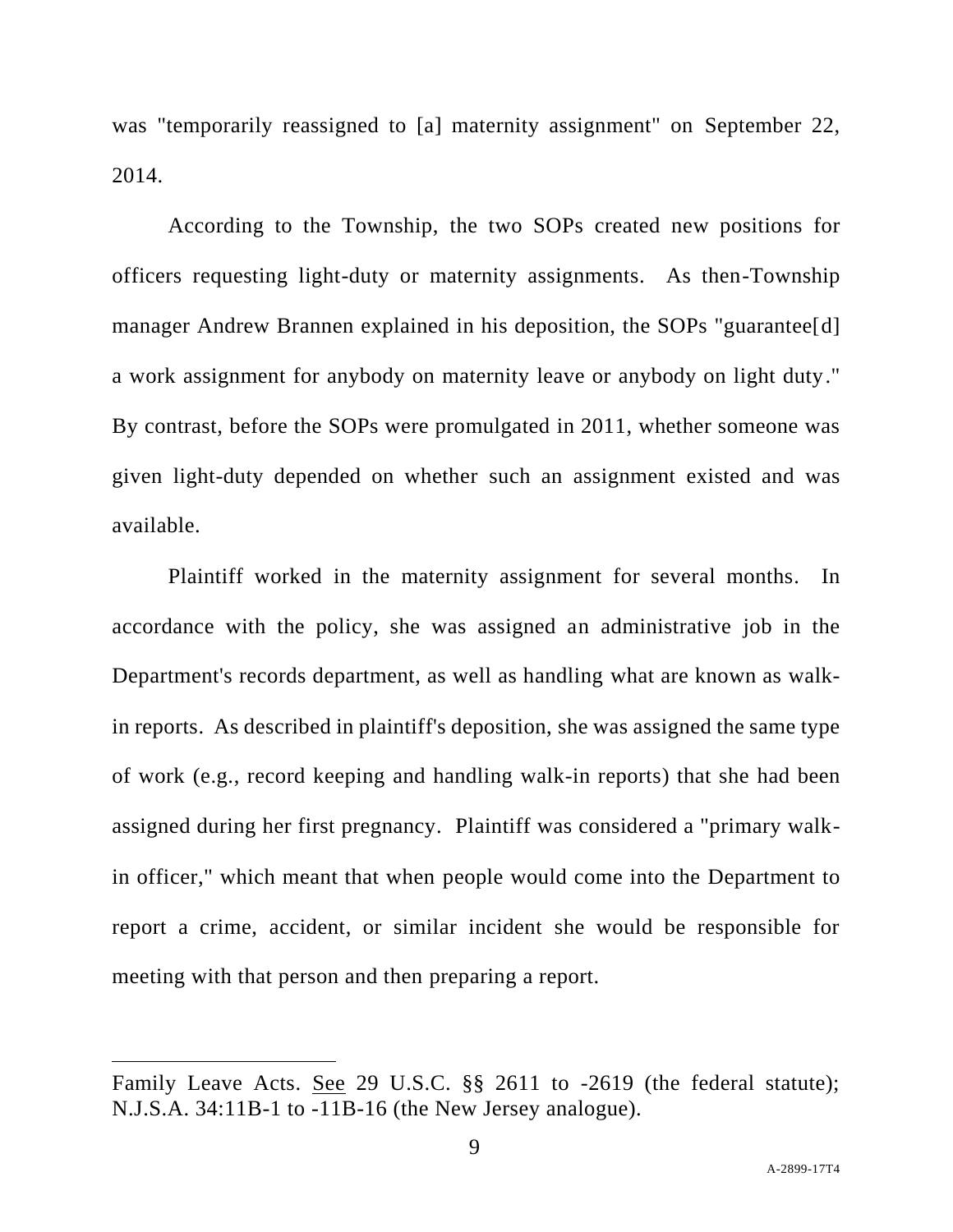Plaintiff testified she had problems as the primary walk-in officer because she could not wear her gun when interacting with the people who would walk into the police station. 4 She recounted how the Department once had a mentally unstable person come in as a walk-in, pull the fire alarm, and run out. Two uniformed officers carrying their weapons then chased that person into the parking lot and wrestled him to the ground, but ultimately one of the officers involved in the scuffle was injured and had to retire. Plaintiff stated this previous occurrence made her "absolutely terrified" because she felt vulnerable and unable to defend herself and her unborn child if a walk-in civilian became violent.

## Plaintiff's Transition from Maternity Assignment to Maternity Leave

Plaintiff contends she worked the maternity assignment from September 22, 2014, until February 25, 2015, when the Department forced her to go on maternity leave and begin using up her accumulated leave time. The Township disputes that end date, asserting that plaintiff worked the maternity assignment through March 2, 2015, and began her maternity leave the next day on March 3, 2015. Regardless of this discrepancy in the exact end dates, the parties do not

<sup>&</sup>lt;sup>4</sup> Plaintiff agreed that she should not have worn her gun, and in fact did not want to wear a gun, because firing a weapon could expose her unborn child to lead.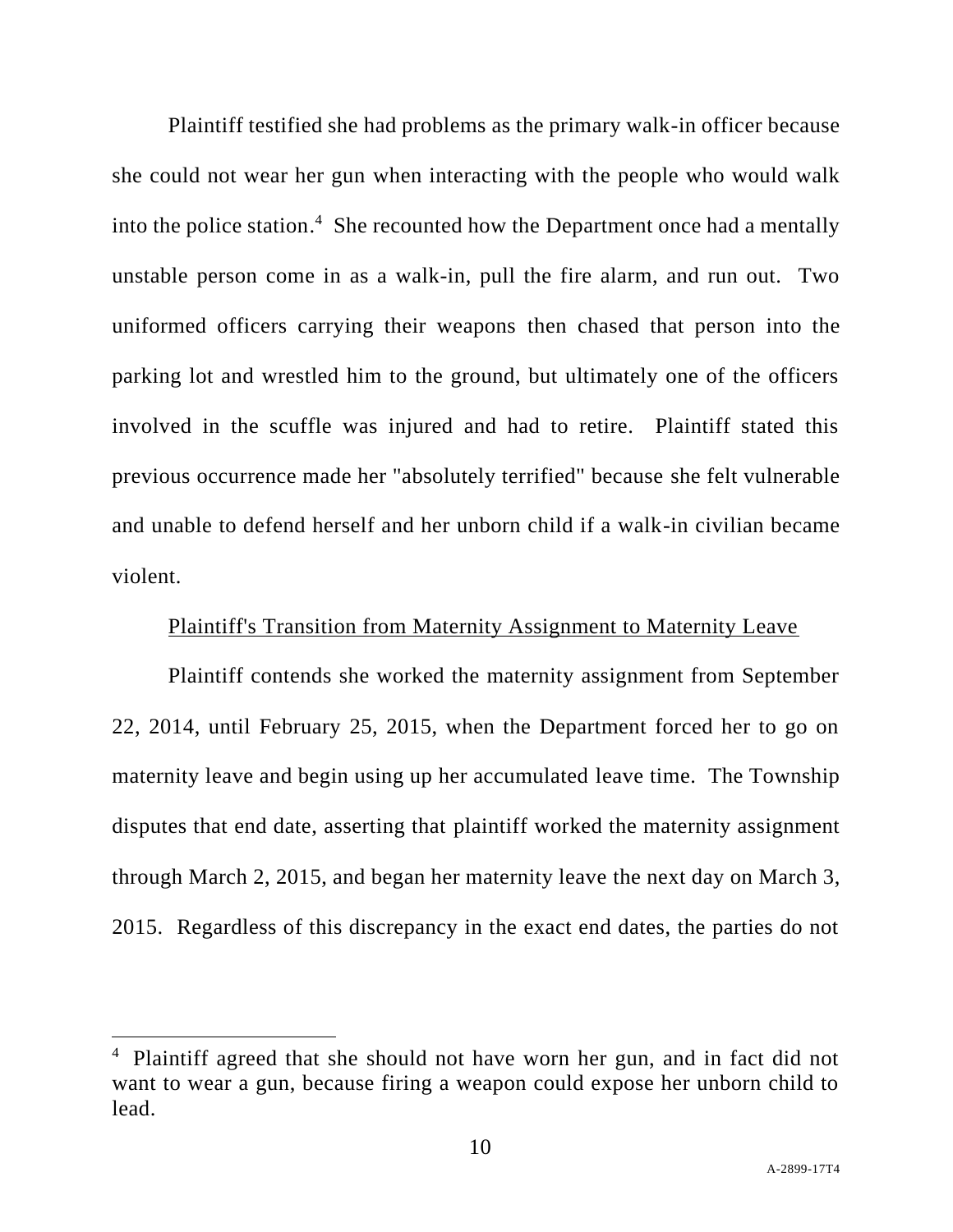dispute that plaintiff was forced to use up several of her accumulated leave time days as a condition of her receiving the maternity assignment.

## The Loss-of-Leave-Time Condition

It is undisputed that plaintiff went on maternity leave before her second child's expected due date of March 17, 2015. The Maternity SOP specifies that accumulated time needs to be scheduled and used with reference to the officer's "return to duty date"—a date which must be no more than forty-five days past the child's expected due date—and calculated backwards until all of the officer's accumulated time is depleted.

Although the parties do not agree on the precise timeline, in order to obtain her modified assignment plaintiff had to deplete roughly two weeks of accumulated leave time. This requirement is at the heart of the case.

Defendants assert the Maternity SOP is fair because when the Township created the benefit of light/maternity duty positions for officers, it expected the officers to give something up in return (e.g., accumulated time). According to the defendants, the "give and take" of the Maternity Duty and Light-Duty SOP was intended to save money for taxpayers. Defendants allege the SOPs created a temporary clerical position for officers if they needed light/maternity duty. Instead of paying the officers the lower salary of a file clerk, the Township pays them their normal salary during the temporary assignment. Defendants contend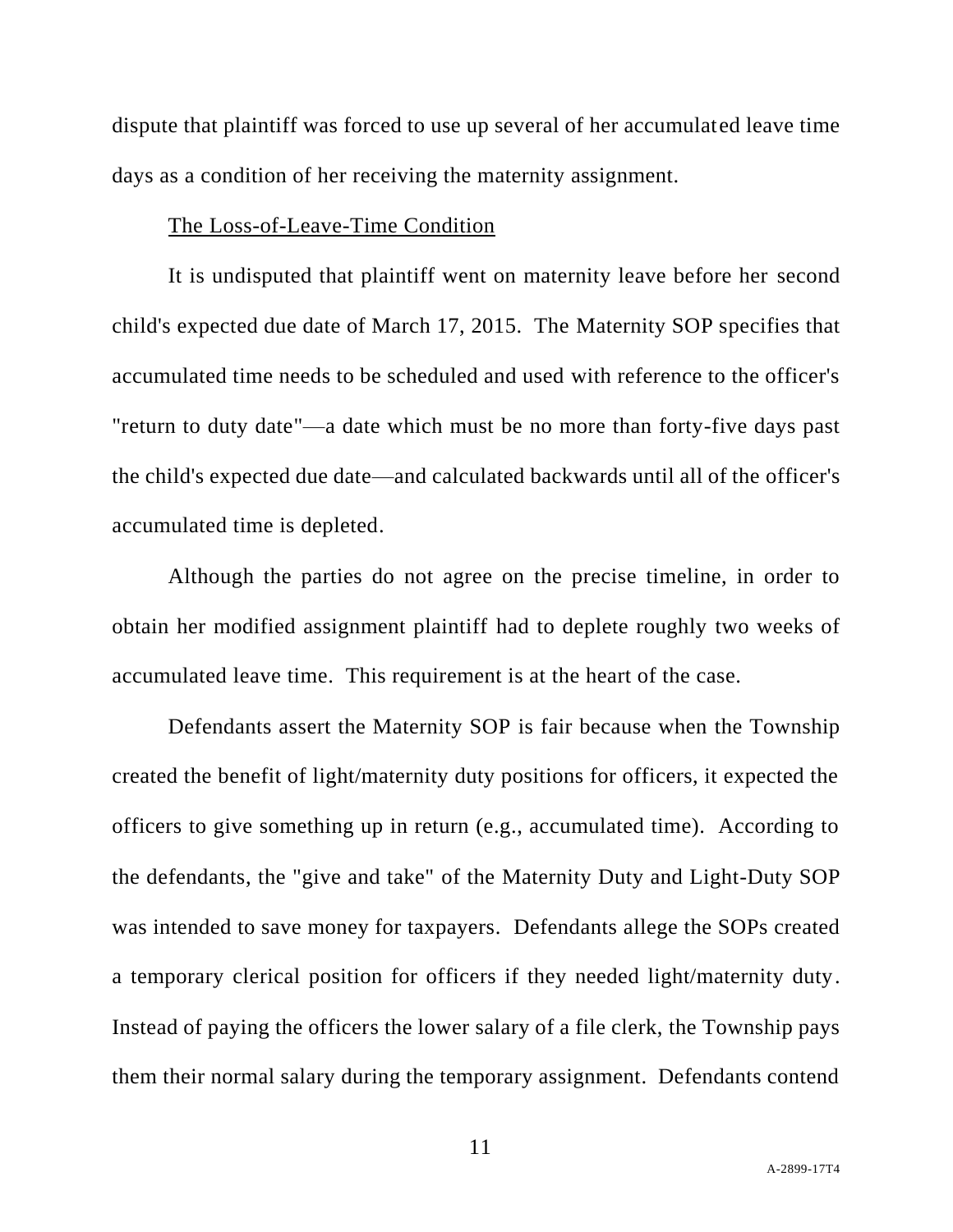it was only fair that the officers gave up accumulated time before getting the benefit of light-duty or maternity duty.

Plaintiff contests the legality of being forced to use up her accumulated leave time. She contends she was medically able and cleared by her physician to continue working her maternity assignment up until her due date. She asserts the SOP's loss-of-leave-time requirement is unlawful under the PWFA.

#### Motion Practice

After discovery was conducted, the parties filed cross-motions for summary judgment. Following oral argument, the trial court denied plaintiff's motion and entered summary judgment in favor of defendants dismissing all of plaintiff's claims.

In his January 19, 2018 oral ruling, the motion judge found that the two SOPs treated all pregnant and non-pregnant employees essentially the same, by requiring them to forfeit all accumulated earned time before being provided with a different work assignment. Applying what he considered the PWFA's equal treatment mandate, the judge analyzed plaintiff's allegations under both "disparate treatment" and "disparate impact" concepts.

As to disparate treatment, the judge found that plaintiff had failed to present evidence that she had suffered any adverse action. The judge held that being forced to surrender earned time and take early maternity leave did not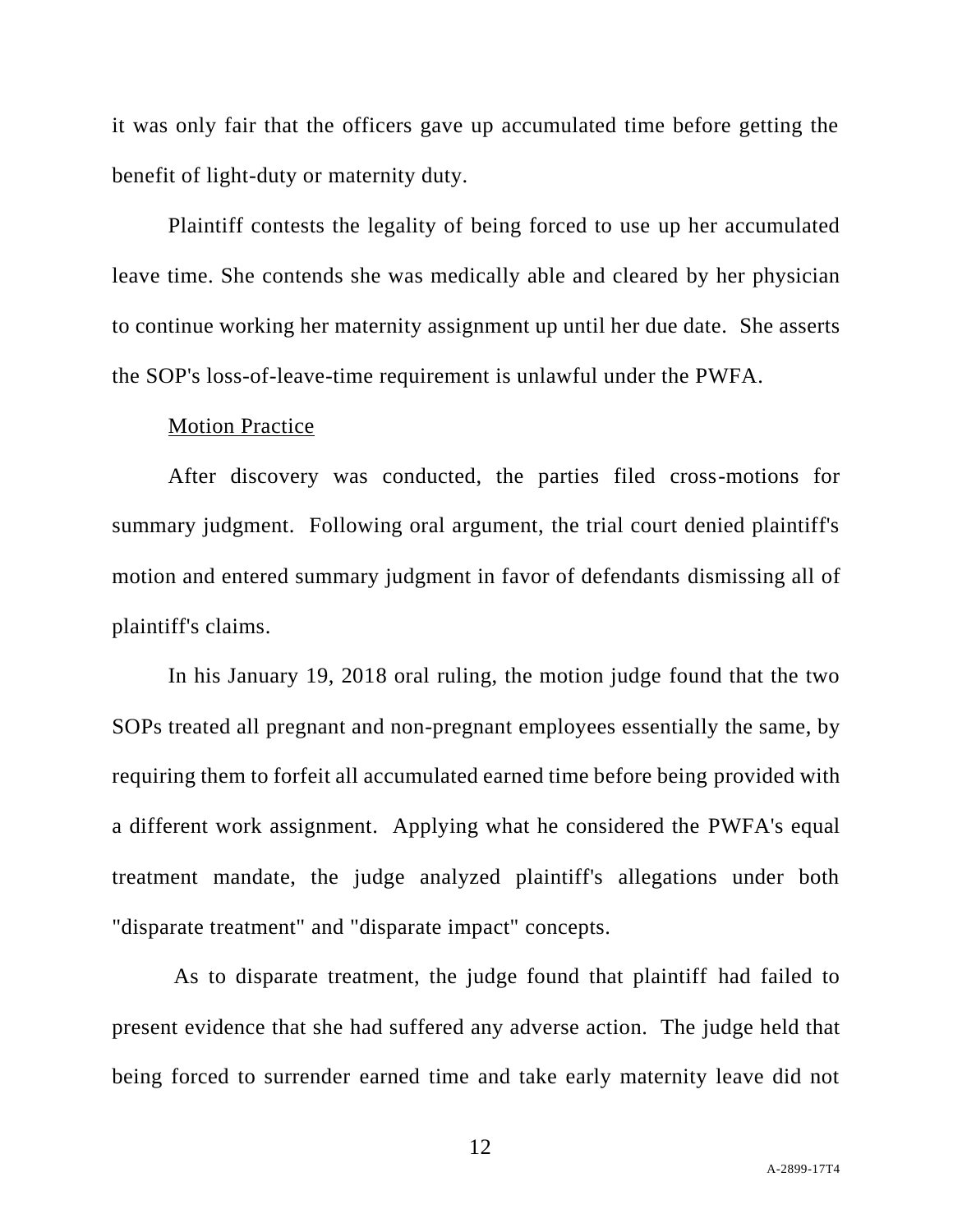qualify under the law as an adverse action. The judge also held that plaintiff was required to show defendants acted with discriminatory intent to prove disparate treatment. In this regard, the judge found that "the record is just devoid of the facts which establish that the police defendants and the Township [C]ouncil defendants acted with discriminatory intent, in implementing the maternity SOP."

Additionally, the judge agreed with defendants that the provision in the Light-Duty SOP granting discretion to the Police Chief to waive the loss-ofleave-time condition permissibly applied only to high-ranking superior officers, "who perform administrative functions, or essential functions for the Department, and is not applicable to the plaintiff as a patrol officer."

The motion judge further rejected plaintiff's claims under a disparate impact theory. The judge concluded that because not all pregnant women are equally harmed by the Maternity SOP, the policy "does not create an adverse impact for all members of her protected class." The judge therefore granted summary judgment dismissing plaintiff's statutory claims. The judge also dismissed her other causes of action and denied her own cross-motion for partial summary judgment.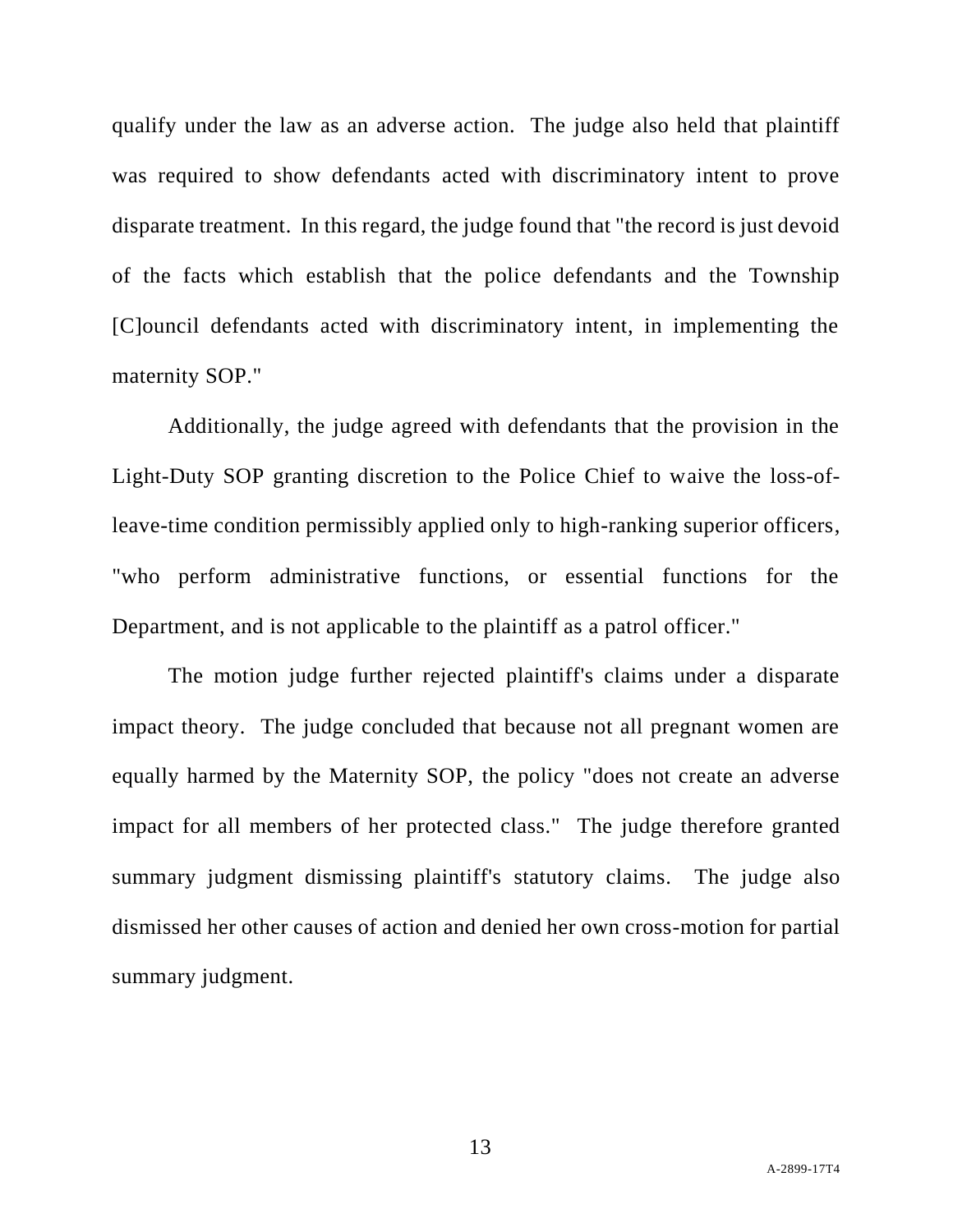The Legislature enacted the PWFA as  $L_2$  2013,  $c_2$  220, § 2, and made it effective as of January 17, 2014. The statute amends our state's LAD in several places, a number of which are pertinent to this appeal.

## Statutory Background and the Young Case

Subject to certain limited exceptions, the PWFA makes it illegal in New Jersey to discriminate against pregnant women in a variety of contexts. With respect to the workplace, the statute strengthens the protections afforded to pregnant employees under federal law through Title VII of the Civil Rights Act of 1964, 42 U.S.C.A. § 2000e(k).

To some extent, several states, including New Jersey, were prompted to adopt such state-law legislation in response to the decision of the United States Court of Appeals for the Fourth Circuit in Young v. United Parcel Service, 707 F.3d 437, 446 (4th Cir. 2013). In Young, the Fourth Circuit upheld summary judgment dismissing a federal pregnancy discrimination action by a female driver against her employer, a parcel service company, which had fired her after she became unable to lift up to seventy pounds as required by company policy. The Court of Appeals rejected the employee's contention that federal law required her employer to provide her with a reasonable accommodation to relax the lifting requirement. Id. at 451. In reaching that conclusion, the Court of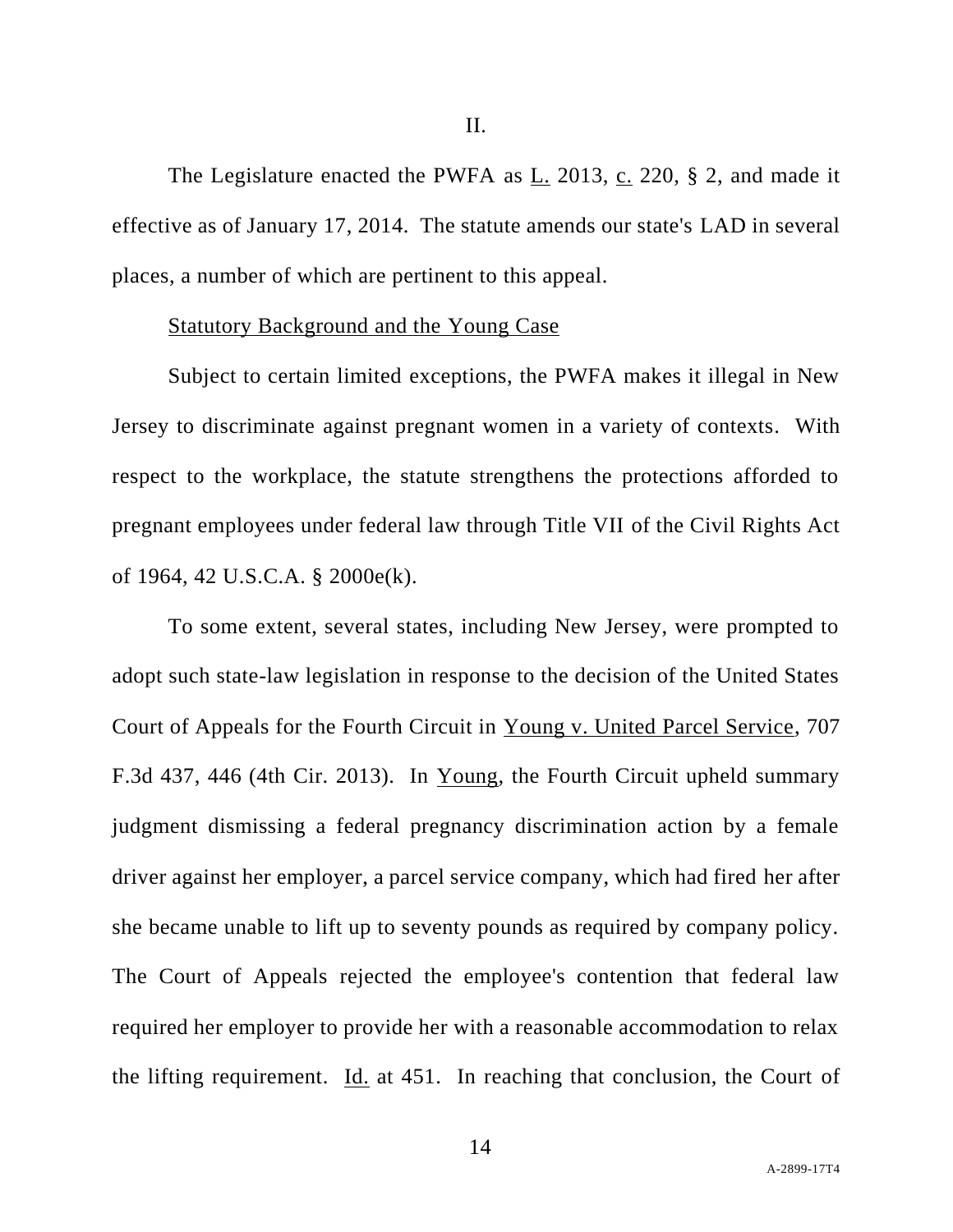Appeals reasoned the pregnant employee did not have a "disability" within the meaning of Title VII, because her lifting limitations due to her pregnancy were merely temporary and did not significantly restrict her ability to perform major life activities. Id. at 450.

In March 2015—coincidentally a few months after New Jersey's passage of the PWFA—the United States Supreme Court reversed in part the Fourth Circuit's decision in Young. Young v. United Parcel Service, Inc., 575 U.S. 206 (2015). The Court did so because of evidence that the employer had treated the pregnant plaintiff less favorably than several nonpregnant employees who had similar physical limitations. Even so, the Supreme Court did not adopt the plaintiff's argument that federal law requires employers, absent proven disparate treatment of pregnant employees, to provide reasonable accommodations that can enable such pregnant workers to continue to work. Id. at 219-20.

#### Objectives of the PWFA

In adopting the PWFA, our Legislature expressed in Section 3.1 of the statute several public policy concerns and objectives. Specifically, the Legislature found and declared:

> a. That pregnant women are vulnerable to discrimination in the workplace in New Jersey, as indicated in reports that women who request an accommodation that will allow them to maintain a healthy pregnancy, or who need a reasonable accommodation while recovering from childbirth, are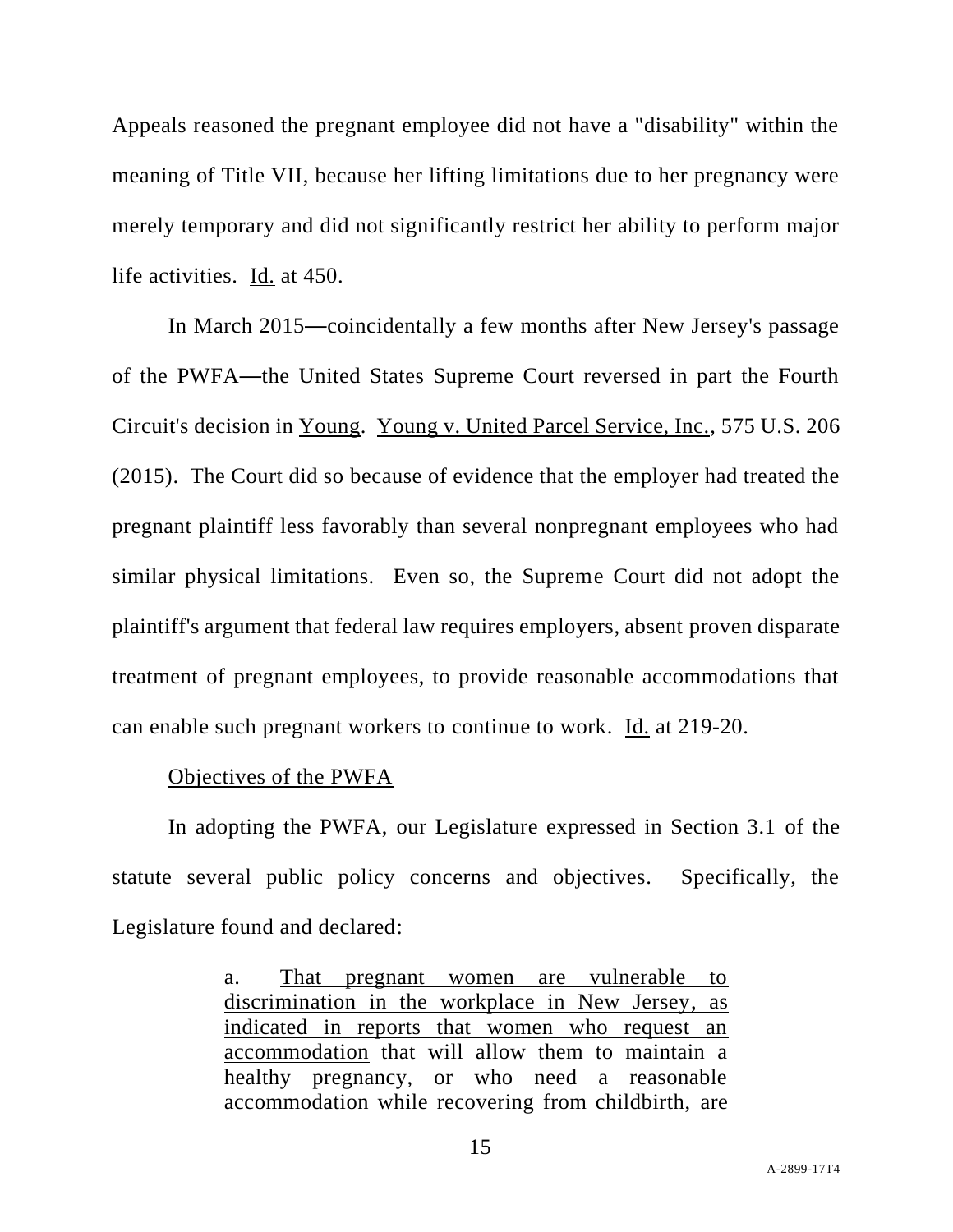being removed from their positions, placed on unpaid leave, or fired;

b. It is the intent of the Legislature to combat this form of discrimination by requiring employers to provide reasonable accommodations to pregnant women and those who suffer medical conditions related to pregnancy and childbirth, such as bathroom breaks, breaks for increased water intake, periodic rest, assistance with manual labor, job restructuring or modified work schedules, and temporary transfers to less strenuous or hazardous work; and

c. It is not the intent of the Legislature to require such accommodations if their provision would cause an undue hardship in the conduct of an employer's business.

[N.J.S.A. 10:5-3.1 (emphasis added).]

Four Components

The PWFA essentially has four distinct and important components: (1) language that prohibits unequal treatment of pregnant women in a variety of contexts, including the workplace; (2) provisions that require employers to provide pregnant workers, upon request, with reasonable accommodations that can enable them to perform their essential job functions; (3) a mandate that the employer must not "penalize" a pregnant worker for requesting or receiving the accommodation, and (4) an undue hardship exception to the reasonable accommodation provision.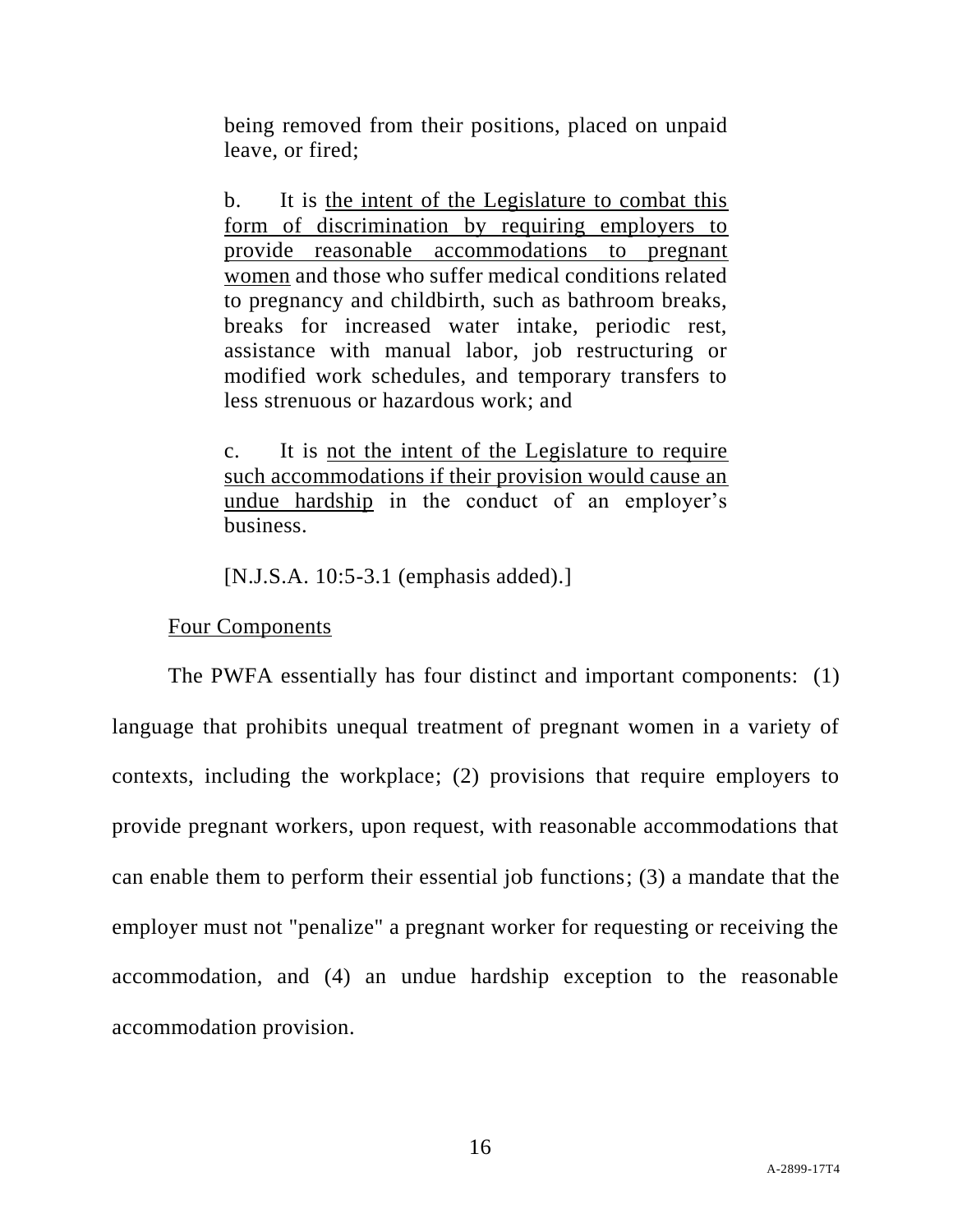## 1. The PWFA's "Equal Treatment" Mandate

The first statutory objective of eradicating unequal treatment was accomplished by inserting the word "pregnancy" (or a variant of that term) into subsections (a) (concerning employment); (b) (concerning labor organizations); (c) (concerning hiring practices and job postings); (f) (concerning public accommodations); (h), (k), and (o) (concerning real estate transactions and leases); (i) (concerning banking and credit lending); (l) (concerning contracts); and (m) (concerning the sale of goods and services). As we shall discuss, subsection (a), prohibiting discrimination against pregnant women by employers, is the most pertinent of these sections here.

Apart from these various insertions of the term "pregnancy" or its variant into pre-existing portions of the LAD, the PWFA added a detailed new provision, subsection (s), which focuses upon pregnancy discrimination in the workplace and principles of reasonable accommodation. Subsection (s) reads in full as follows:

> s. [It shall be an unlawful employment practice] [f]or an employer to treat, for employment-related purposes, a woman employee that the employer knows, or should know, is affected by pregnancy or breastfeeding in a manner less favorable than the treatment of other persons not affected by pregnancy or breastfeeding but similar in their ability or inability to work. In addition, an employer of an employee who is a woman affected by pregnancy shall make available to the employee reasonable accommodation in the workplace, such as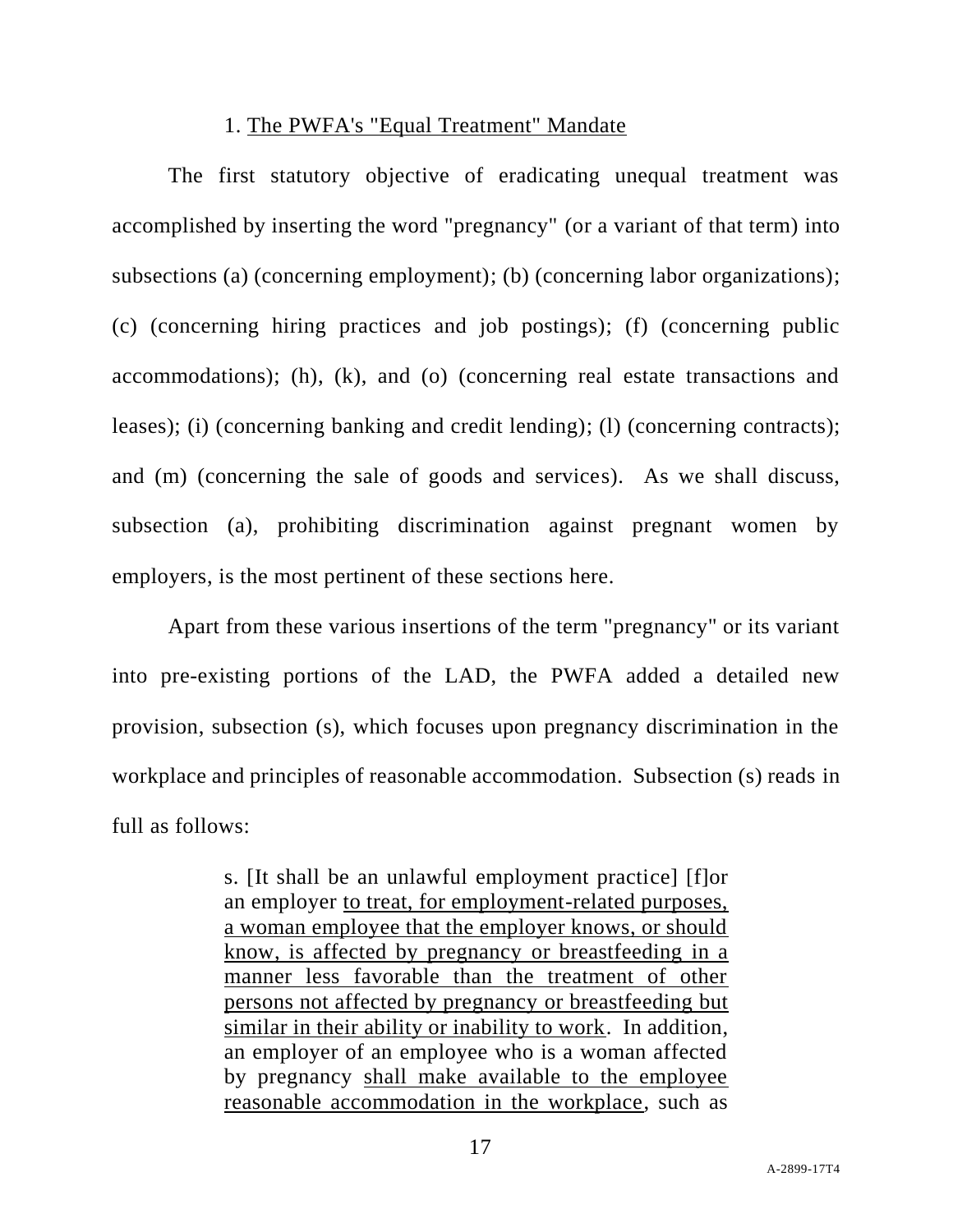bathroom breaks, breaks for increased water intake, periodic rest, assistance with manual labor, job restructuring or modified work schedules, and temporary transfers to less strenuous or hazardous work, for needs related to the pregnancy when the employee, based on the advice of her physician, requests the accommodation, unless the employer can demonstrate that providing the accommodation would be an undue hardship on the business operations of the employer. The employer shall not in any way penalize the employee in terms, conditions or privileges of employment for requesting or using the accommodation. Workplace accommodation provided pursuant to this subsection and paid or unpaid leave provided to an employee affected by pregnancy shall not be provided in a manner less favorable than accommodations or leave provided to other employees not affected by pregnancy but similar in their ability or inability to work. This subsection shall not be construed as otherwise increasing or decreasing any employee's rights under law to paid or unpaid leave in connection with pregnancy.

For the purposes of this section "pregnancy" means pregnancy, childbirth, or medical conditions related to pregnancy or childbirth, including recovery from childbirth.

For the purposes of this subsection, in determining whether an accommodation would impose undue hardship on the operation of an employer's business, the factors to be considered include: the overall size of the employer's business with respect to the number of employees, number and type of facilities, and size of budget; the type of the employer's operations, including the composition and structure of the employer's workforce; the nature and cost of the accommodation needed, taking into consideration the availability of tax credits, tax deductions, and outside funding; and the extent to which the accommodation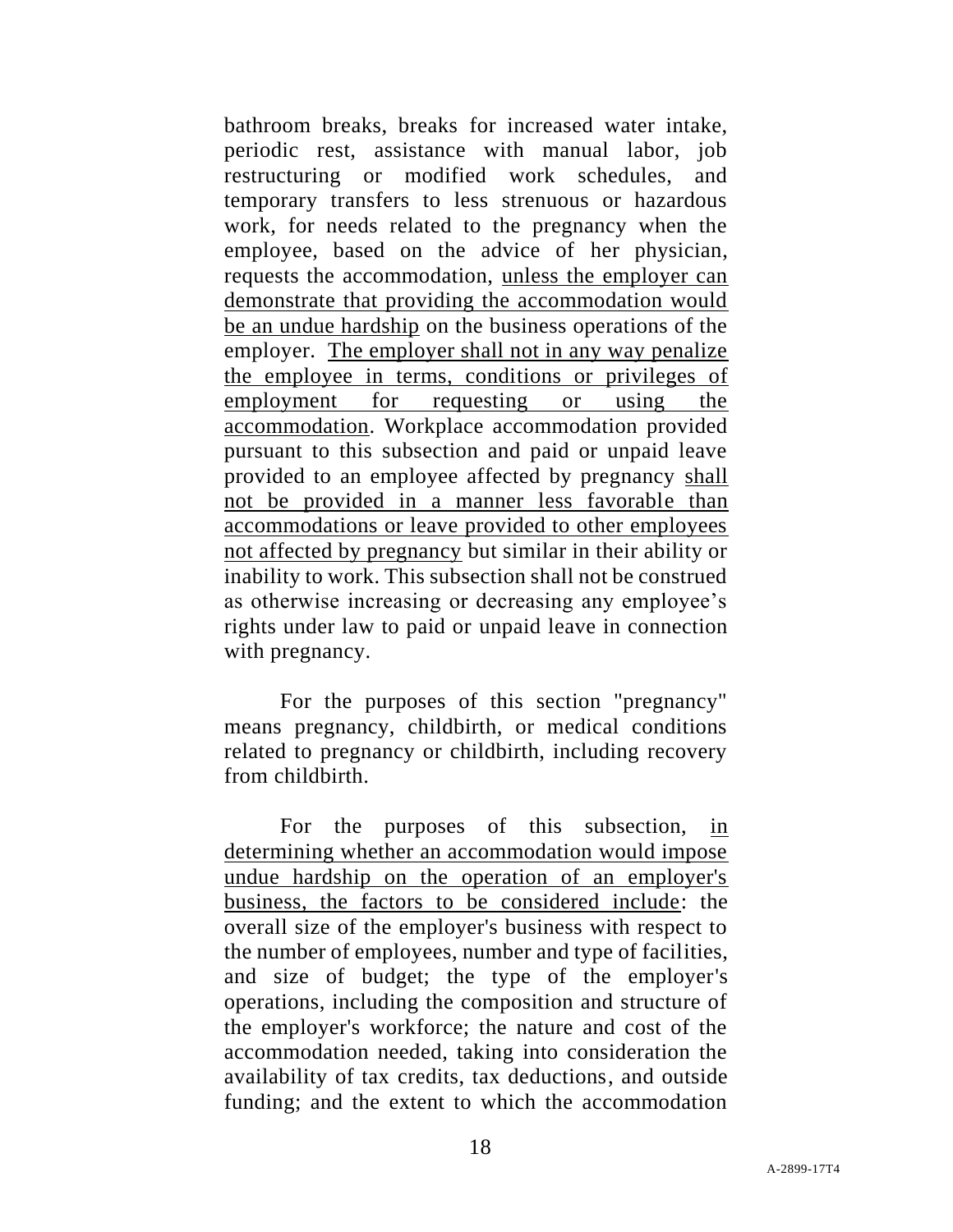would involve waiver of an essential requirement of a job as opposed to a tangential or non-business necessity requirement.

[N.J.S.A. 10:5-12(s) (emphasis added).]

The first sentence of subsection (s) reinforces the statute's equal treatment mandate, by making it an unlawful practice for an employer to treat a pregnant or breastfeeding employee "in a manner less favorable than the treatment of other persons . . . [who are] similar in their ability or inability to work." Ibid. By declaring pregnant workers to be a protected class under the LAD, the statute affords them all the LAD's general protections, including its robust range of remedies and protections from retaliation or reprisal.

## 2. The "Reasonable Accommodation" Mandate

The provisions that follow the first sentence of subsection (s) prescribe that employers in New Jersey "shall make available" to pregnant employees "reasonable accommodation." Ibid. Those accommodations can include, as subsection (s) recites, such measures as bathroom breaks, water breaks, periodic rest, assistance with manual labor, job restructuring, modified work schedules, or "temporary transfers to less strenuous or hazardous work." Ibid. Such measures are warranted "when the employee, based on the advice of her physician, requests the accommodation." Ibid. By prescribing such reasonable accommodation, the PWFA goes beyond federal law in aiding pregnant workers.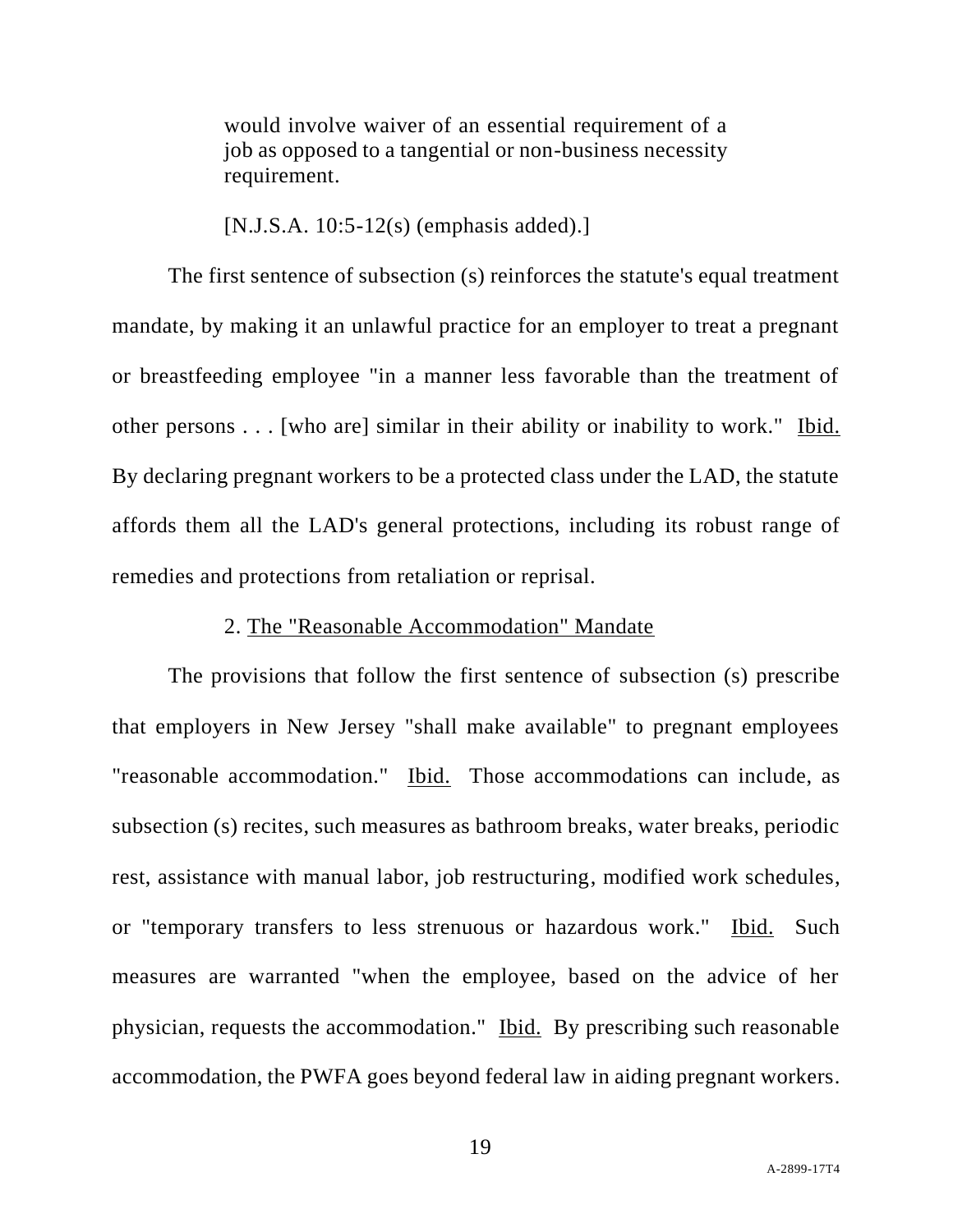## 3. The "Penalty" Prohibition

The statute further declares that an employer "shall not in any way penalize the [pregnant] employee in terms, conditions or privileges of employment for requesting or using the accommodation." Ibid. The statute does not define, however, what might constitute such an unlawful "penalty," a concept we will discuss, infra.

# 4. The "Undue Hardship" Exception

An employer's duty under subsection (s) to provide a reasonable accommodation is qualified by an "undue hardship" exception. The statute enumerates factors to determine whether providing a requested accommodation would impose an undue hardship on the employer's business. Those factors include: the business's overall size, the number of employees, the number and type of the employer's facilities and the size of its budget, the business's type of operations, the composition and structure of its workforce, and the nature and cost of the accommodation, bearing in mind the availability of tax credits and deductions. Ibid. The PWFA also requires consideration of "the extent to which the accommodation would involve waiver of an essential requirement of a job as opposed to a tangential or business necessity requirement." Ibid.

Reiterating the earlier principle of equal treatment, subsection (s) also mandates that accommodations provided to a pregnant worker "shall not be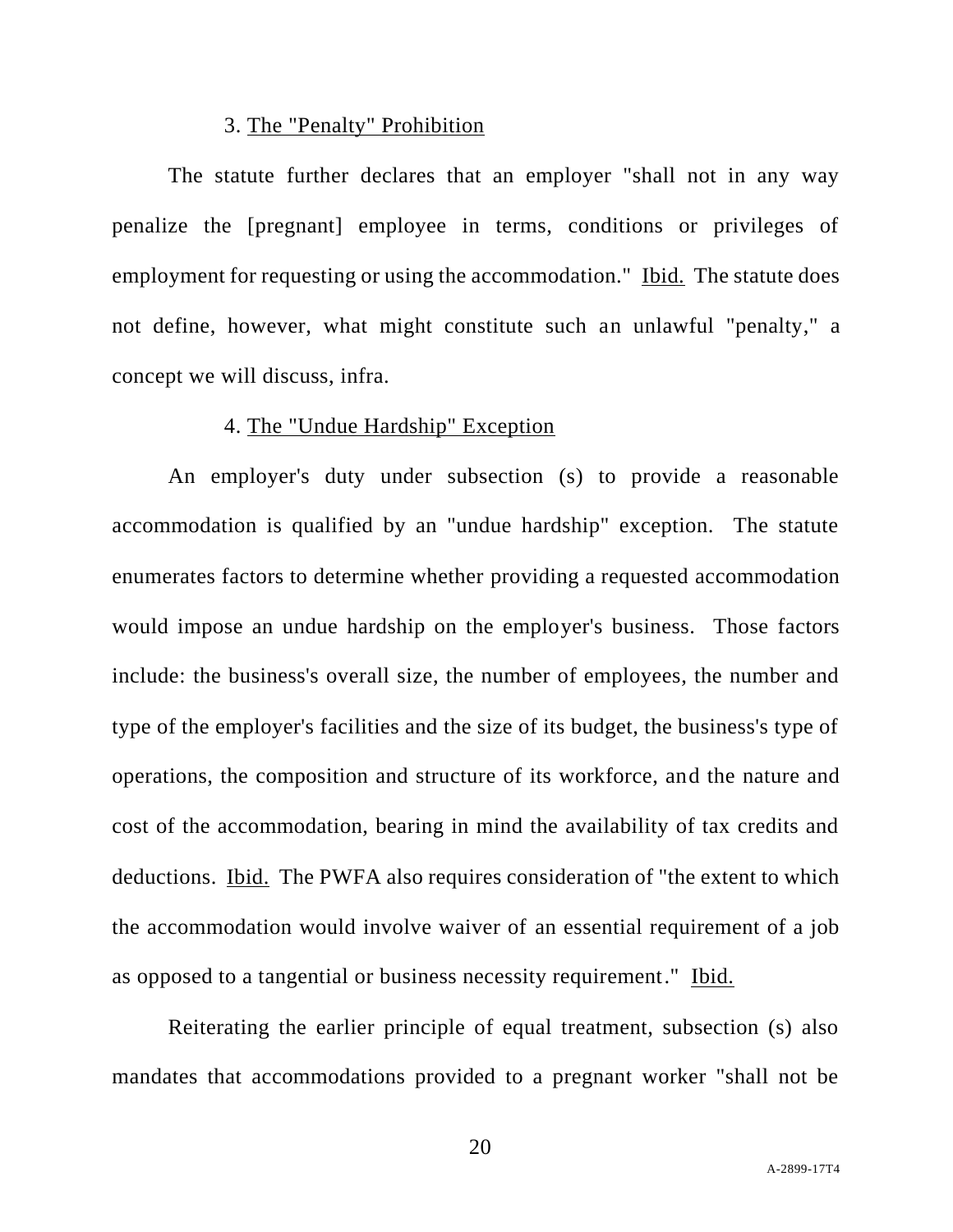provided in a manner less favorable than accommodation or leave provided to other employees" who are unable to perform their usual jobs for reasons other than pregnancy. Ibid.

## III.

With these major facets of the PWFA in mind, we examine the trial court's order granting summary judgment to defendants dismissing plaintiff's claims in their entirety and denying plaintiff's cross-motion.

In reviewing these summary judgment rulings, we adhere to customary principles under Rule 4:46 and case law. In particular, we review the record in a light most favorable to the non-moving party, and giving that party all reasonable inferences from the facts. R. 4:46-2; see also Brill v. Guardian Life Ins. Co. of Am., 142 N.J. 520, 540 (1995). In reviewing the same written record as the motion judge, we do not afford the judge's decision any special deference, since no witnesses testified and no credibility findings were made. <u>See W.J.A.</u> v. D.A., 210 N.J. 229, 237-38 (2012).

Plaintiff and the two employee-rights amici organizations who have weighed in on her side in this appeal<sup>5</sup> argue the trial court's decision should be overturned. They contend there are genuine issues of material fact on her claim of an unlawful

<sup>&</sup>lt;sup>5</sup> Those two amici are the National Employment Lawyers Association of New Jersey ("NELA-NJ"), and the New Jersey Association for Justice ("NJAJ").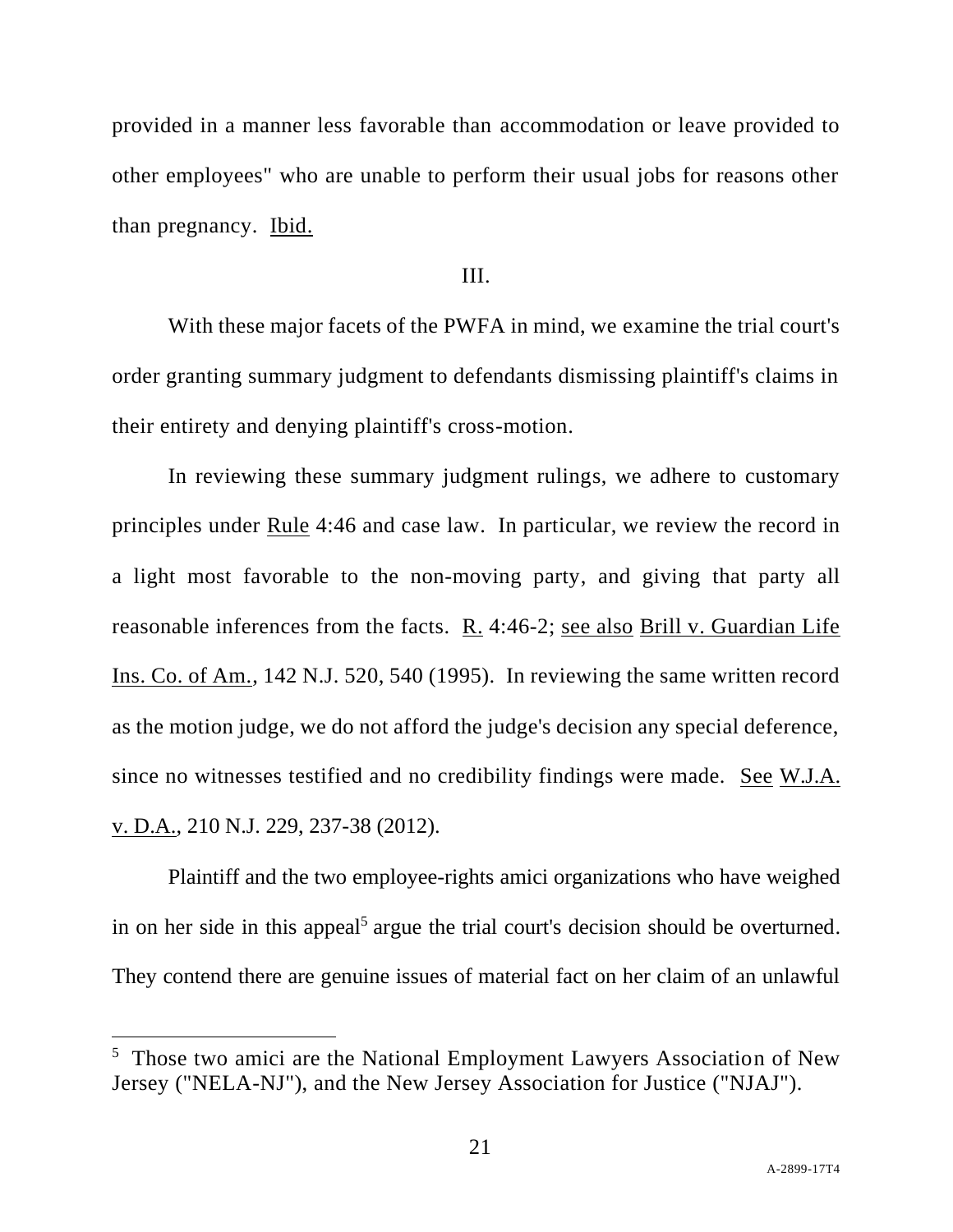denial of a reasonable accommodation. Plaintiff and the employee-sided amici further maintain the Township's policies requiring pregnant employees to deplete their accumulated leave time in order to obtain an accommodation comprises an unlawful "penalty" under the statute. Plaintiff and the NJAJ also urge that we reverse the denial of partial summary judgment on her facial challenge, which is based on unequal treatment under the Department's two SOP policies.

Conversely, defendants and the employer-aligned amicus<sup>6</sup> contend that we should affirm the trial court's ruling. They assert that, even viewing the record in a light most favorable to plaintiff, she has no viable claims under the PWFA. They insist that plaintiff was not treated unequally. They further maintain that she was not entitled to receive an accommodation, because she admitted she could not perform the essential functions of a police officer during the later phases of her pregnancy.

Additionally, defendants and the ANJMA contend plaintiff was not penalized. They assert the light-duty assignment she was given was not an accommodation, but instead the Township's gratuitous creation of a wholly different job for which a "quid pro quo" of loss-of-leave-time was justified.

<sup>6</sup> That amicus is the Academy of New Jersey Management Attorneys ("ANJMA").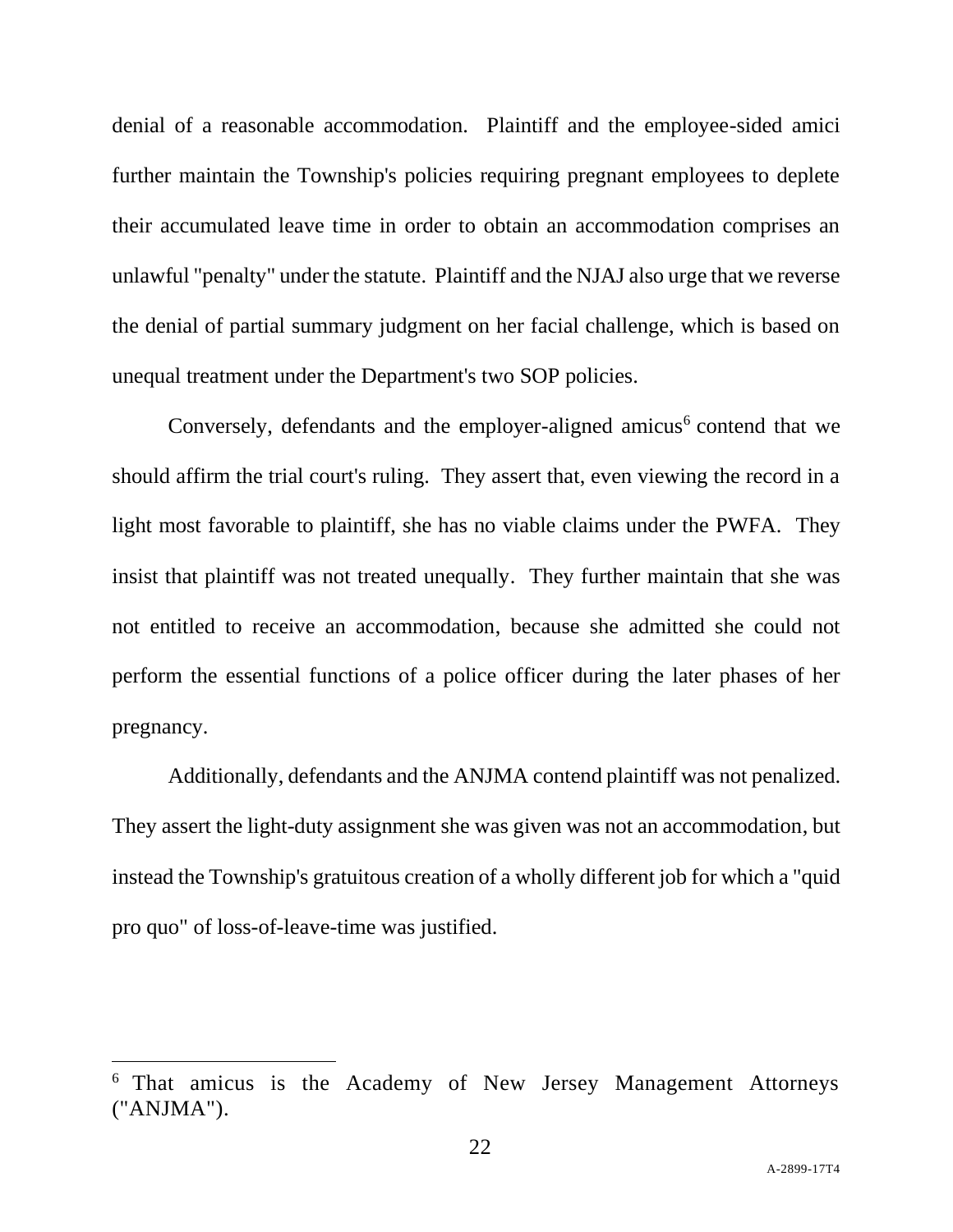Lastly, the Attorney General<sup>7</sup> argues as an amicus that summary judgment was improvidently granted in favor of defendants because there are numerous genuine issues of material fact respecting whether they violated the PWFA. The Attorney General's legal arguments in interpreting the PWFA are substantially consistent with those of plaintiff, the NJAJ, and the NELA-NJ.<sup>8</sup>

## A.

We first consider plaintiff's claims of unequal treatment. Viewing the record in a light most favorable to plaintiff, it is clear that defendants were not entitled to summary judgment on this claim and that, on the other hand, plaintiff's facial challenge is valid.

As we have noted, the Maternity SOP Policy is less favorable than the Light-Duty SOP in a critical respect. The latter policy, unlike the maternity policy, allows the Police Chief for certain officers to waive the requirement that the officer receiving this benefit must deplete his or her accumulated bank of

<sup>&</sup>lt;sup>7</sup> "Although we are not bound to adopt the Attorney General's position, we give due deference to the Attorney General as the legal adviser to State Government, see N.J.S.A. 52:17A-4(e), and also because of the Attorney General's institutional role in enforcing the NJLAD and in overseeing the Division of Civil Rights, N.J.S.A. 10:5-8." Calabotta v. Phibro Animal Health Corp., 460 N.J. Super. 38, 66 n.11 (App. Div. 2019); Quarto v. Adams, 395 N.J. Super. 502, 513 (App. Div. 2007) (recognizing the Attorney General's interpretation of a statute is entitled "to a degree of deference" because of his or her "special role as the sole legal adviser to most agencies of State Government").

<sup>8</sup> We thank all the amici for their helpful participation in this appeal.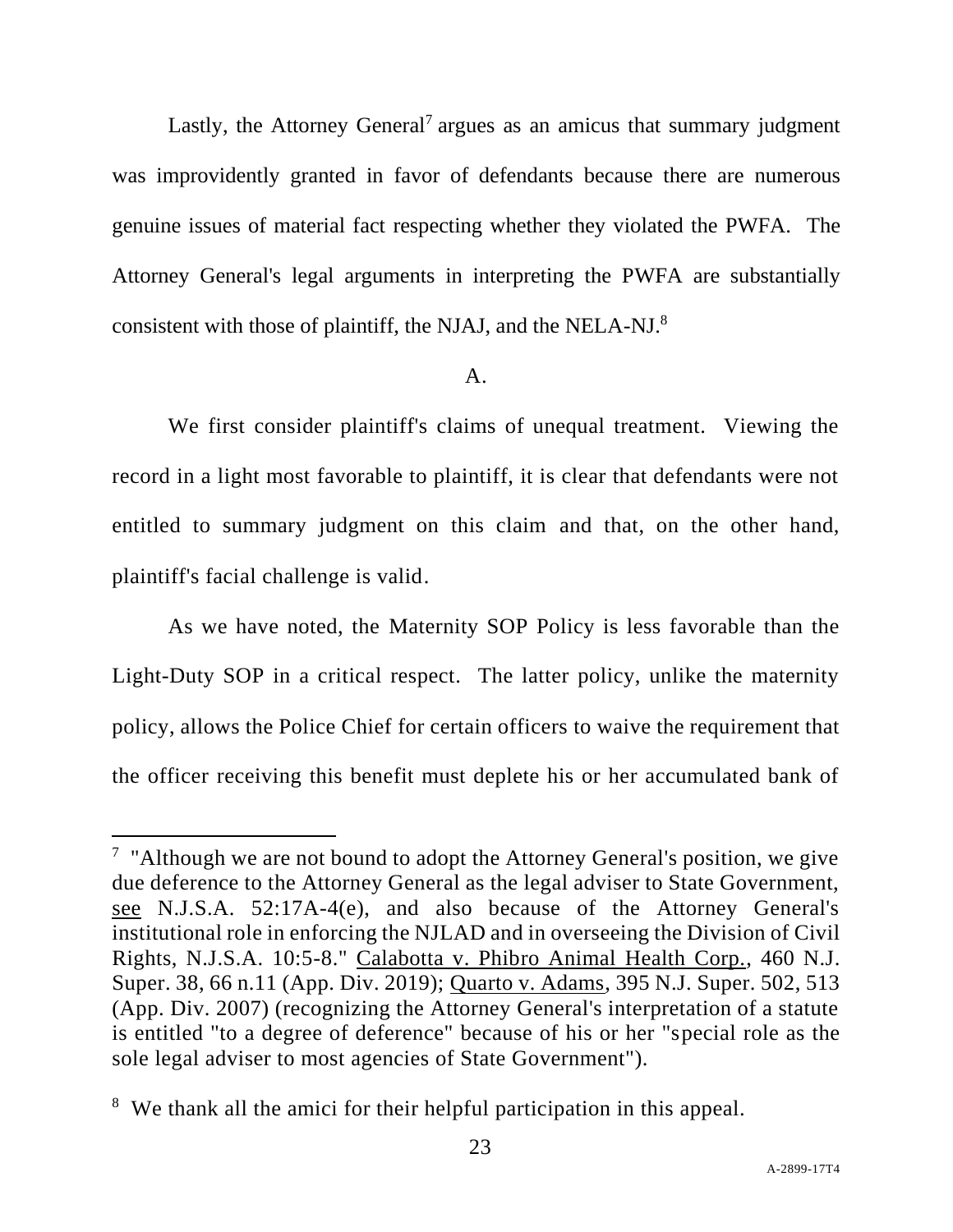leave time.<sup>9</sup> The trial court underestimated the significance of this key difference in its oral decision declaring the policies to be "neutral."

Plaintiff has identified at least one nonpregnant patrolman and one nonpregnant sergeant who reportedly obtained from the Police Chief such a waiver on light-duty without having to use up their accumulated leave time. Although the defense disagrees with her contentions about those other employees, that as-applied factual dispute must be resolved by a jury.

In any event, the two written policies are clearly unequal  $10$  on their face. No pregnant officers (no matter what positions they hold) can obtain a waiver,

2. That an extended leave by the officer would be a detriment to department operations.

3. The officer's condition does not prevent him or her from performing all the daily, routine duties commensurate with his or her position.

 $10$  It might be contended that the loss-of-leave-time conditions of both the Maternity SOP and the Light-Duty SOP disadvantage officers in the Department with more experience who have more accumulated leave time. For instance, a rookie officer with little or no accumulated time would be able to receive a less strenuous assignment without much sacrifice, as compared with a veteran officer who has more to lose. We do not have that potential issue of inequity before us in this case, but our opinion should not be interpreted by its silence to mean that we are endorsing the differential impact.

<sup>9</sup> The waiver may be available where the Police Chief finds:

<sup>1.</sup> The officer's current full-time assignment is necessary for the efficient operation and function of the department.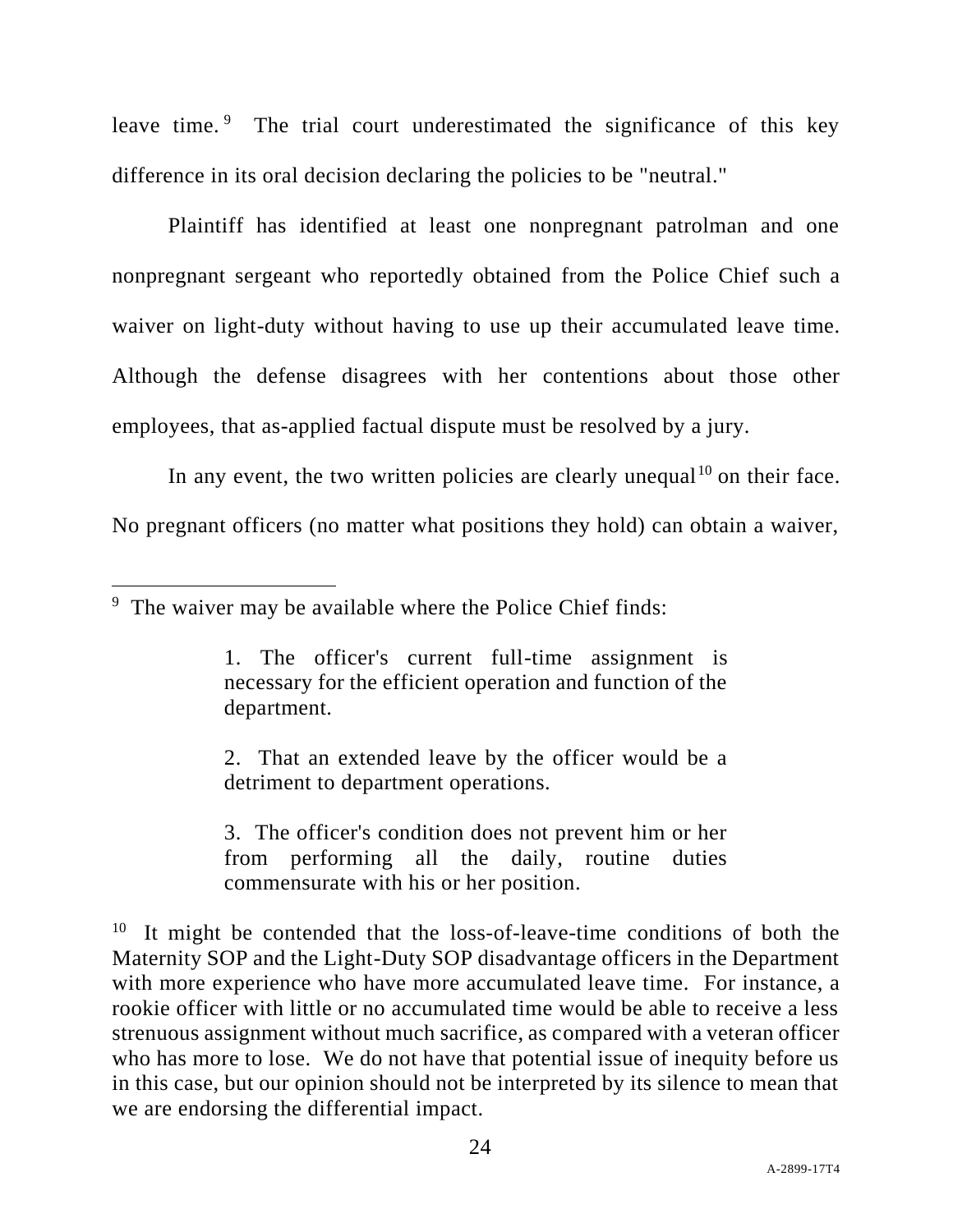whereas some nonpregnant officers can, in the Police Chief's discretion. The facial difference supports plaintiff's requests for declaratory and injunctive relief. The denial of partial summary judgment on that facial challenge is consequently reversed. On remand, the trial court shall fashion the specific terms of that relief.

It is less clear, however, whether the facial difference between the two SOPs proximately caused plaintiff, who never had the chance to apply for a waiver, any damages. The damages question is reserved for trial.

Furthermore, plaintiff has adduced factual contentions of retaliation and disparate treatment in defendants' implementation of her modified assignment. Among other things, she alleges she was unfairly assigned to "walk-in" and was otherwise treated detrimentally after she requested to be placed on light-duty. Again, these are fact questions to be sorted out by a jury.

In sum, these matters require the summary judgment order in favor of defendants on the unequal treatment claim to be vacated, and to reinstate plaintiff's as-applied claims of unequal treatment.

#### B.

We turn to plaintiff's claim that defendants unlawfully failed to provide her with a reasonable accommodation during her second pregnancy. The trial court did not expressly address this discrete claim in its oral ruling.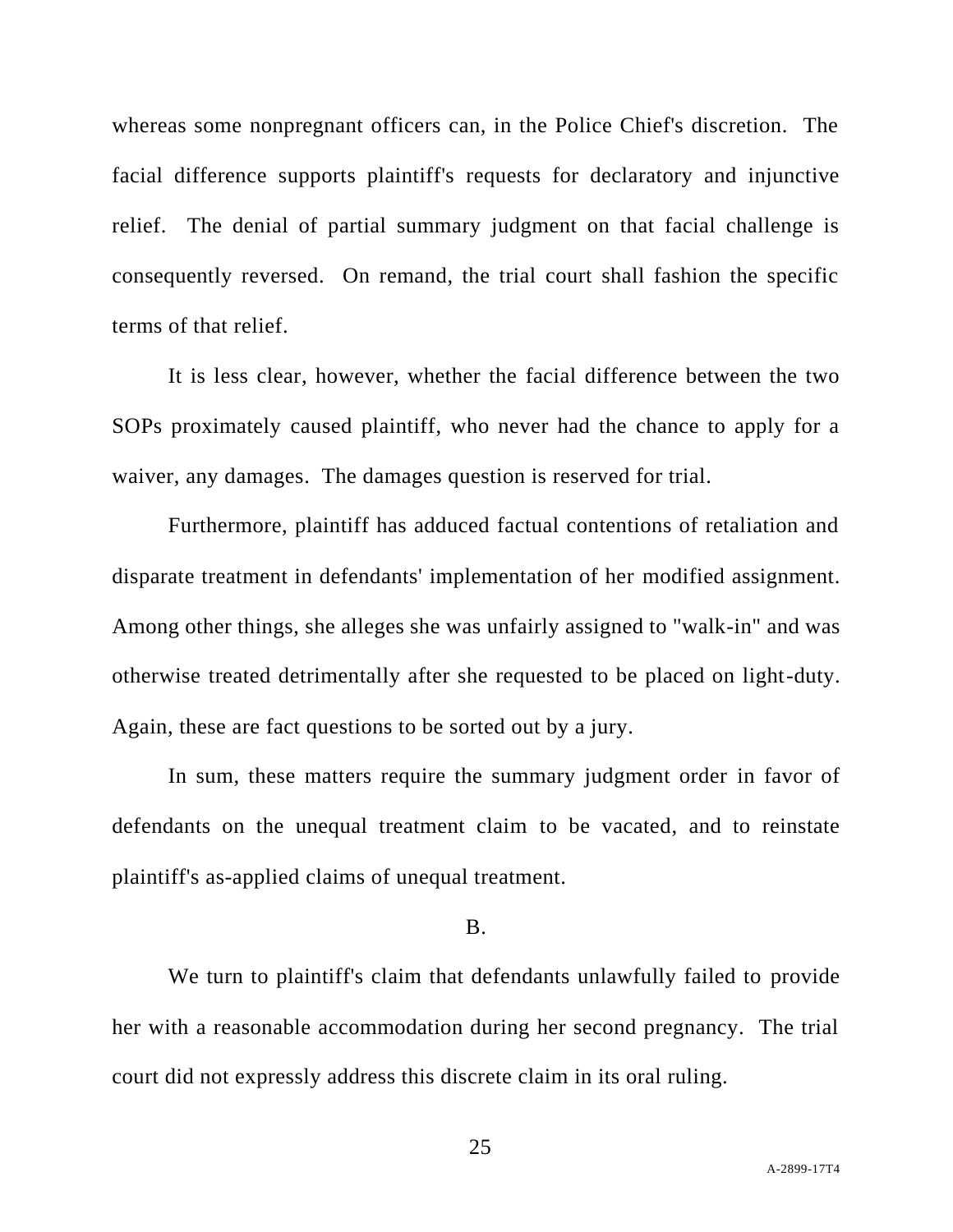An employer's obligation to provide reasonable accommodation, as set forth in the PWFA, largely derives from general concepts of reasonable accommodation that have been well developed in disability law. Under the federal Americans With Disabilities Act ("ADA"), an employer is liable for "not making reasonable accommodations to the known physical or mental limitations of an otherwise qualified individual who is an applicant or employee," unless the accommodation would impose an undue hardship on the defendant's business operations. 42 U.S.C.A. § 12112(b)(5)(A); see also Victor v. State, 203 N.J. 383, 411 (2010) (quoting and relying upon that ADA provision). Although the term "reasonable accommodation" is not defined within the text of the LAD, our Supreme Court in Victor declared that "[a]ffording persons with disabilities reasonable accommodation rights is consistent with the LAD's broad remedial purposes[.]" Id. at 412; see also Royster v. State Police, 227 N.J. 482, 499-500 (2017) (describing and applying the reasonable accommodation requirement in an LAD disability case); Raspa v. Gloucester County Sheriff's Office, 191 N.J. 323, 339-42 (2007) (same).

Generally, a plaintiff in an LAD disability case alleging an employer's failure to provide a reasonable accommodation must establish these elements: "(1) the plaintiff had a disability; (2) the plaintiff was able to perform the essential functions of the job; (3) the employer was aware of the basic need for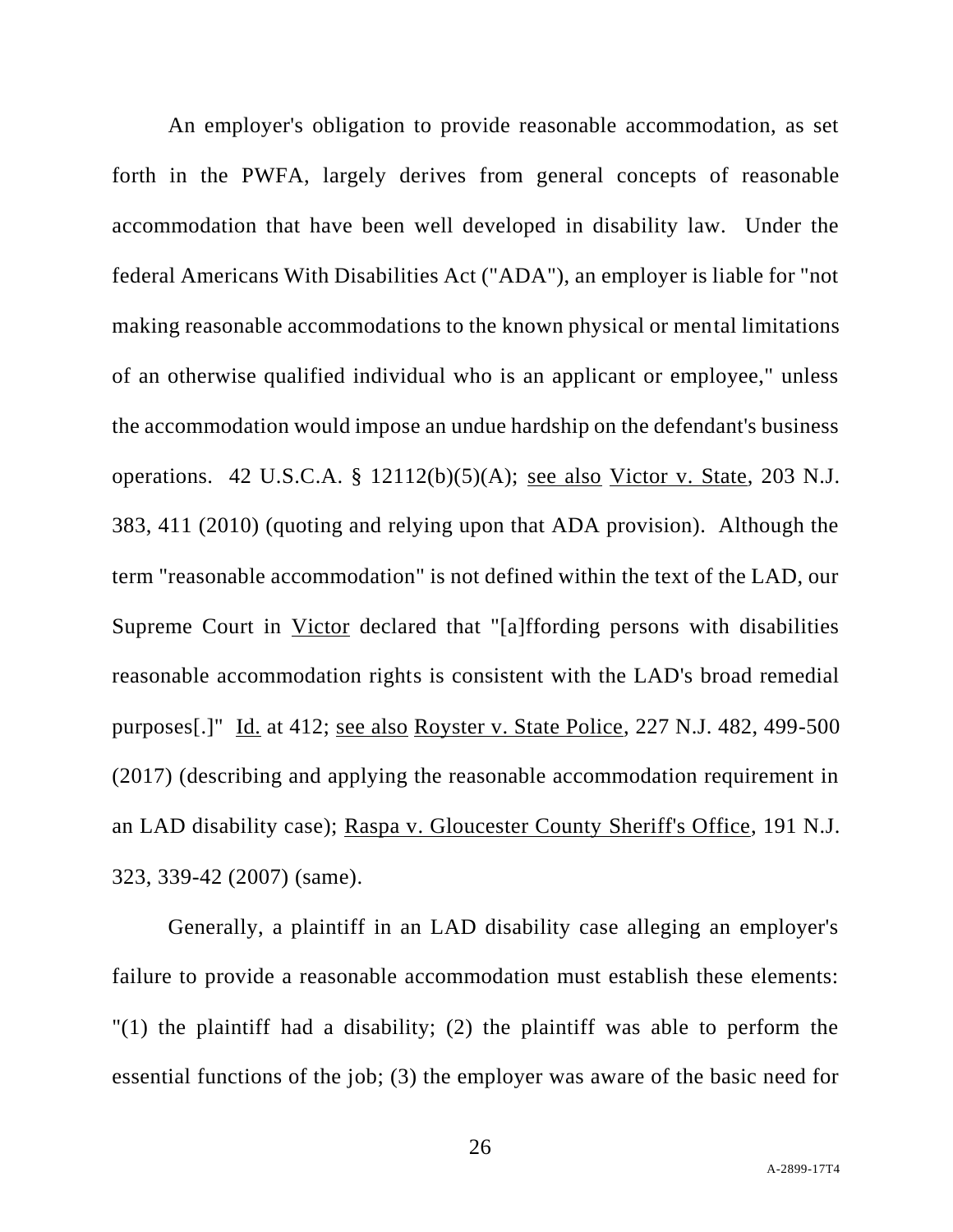an accommodation; and (4) the employer failed to provide a reasonable accommodation." Royster, 227 N.J. at 500; see also Victor, 203 N.J. at 410, 421.

As the Supreme Court recently recognized in Caraballo v. Jersey City Police Dept., 237 N.J. 255, 268 (2019), the Division of Civil Rights has adopted a regulation, N.J.A.C. 13:13-2.5(b)(1), which provides illustrative examples of reasonable accommodations in LAD disability cases. They include such measures as:

> i. Making facilities used by employees readily accessible and usable by people with disabilities;

> ii. Job restructuring, part-time or modified work schedules or leaves of absence;

> iii. Acquisition or modification of equipment or devices; and

iv. Job reassignment and other similar actions.

## [Ibid.]

Such accommodations "'are all designed to make certain changes in the work environment or structuring of employees' time that will allow disabled employees to remain at work without their physical hardships impeding their job performances.'" Caraballo, 237 N.J. at 268 (quoting Jones v. Aluminum Shapes, Inc., 339 N.J. Super. 412, 426-27 (App. Div. 2001)).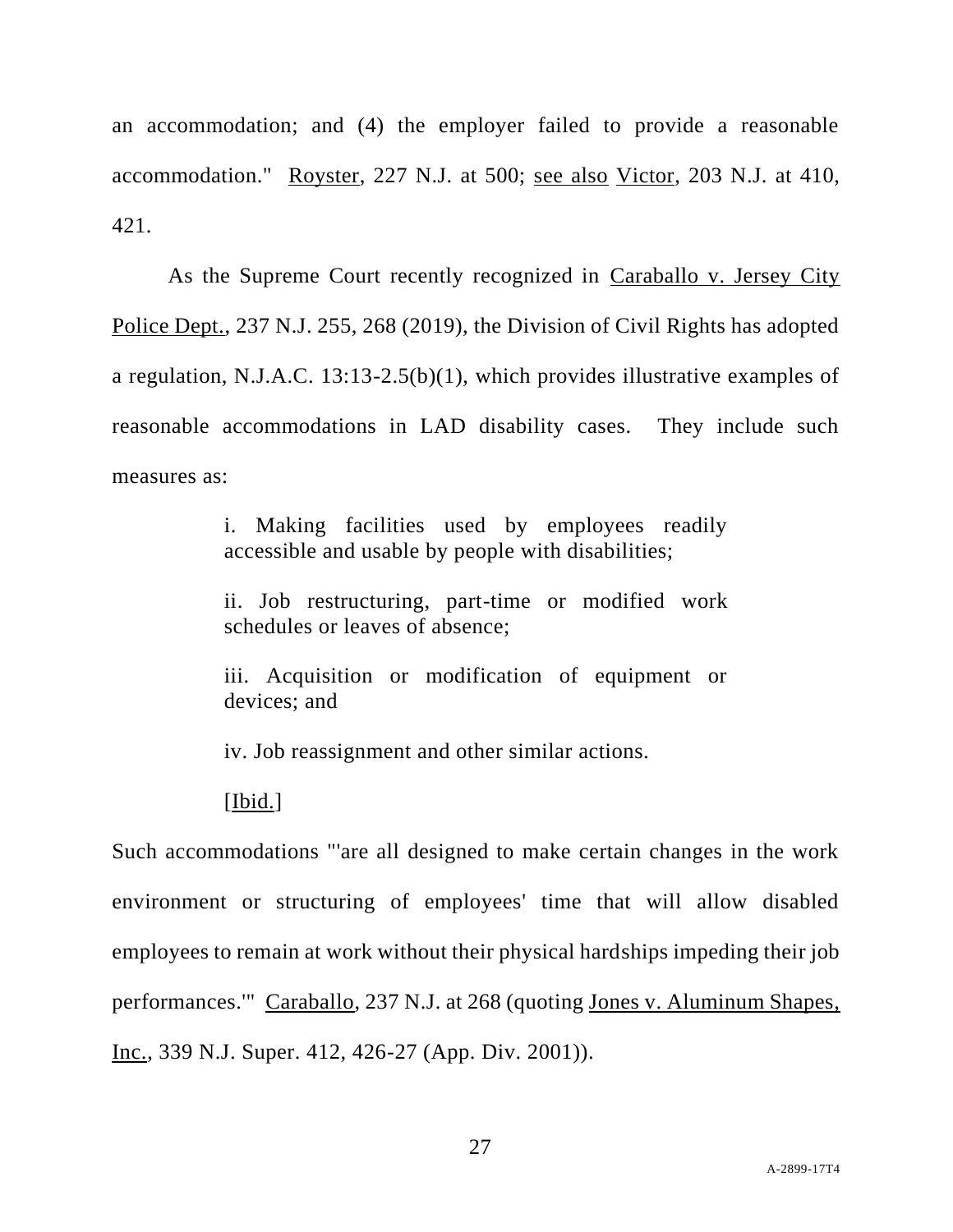In LAD disability cases, our courts have construed the notion of "reasonable accommodation" as entailing an employer's duty to accommodate the "physical disability" of a disabled employee, and not a "duty on the part of the employer to acquiesce to the disabled employee's requests for certain benefits or renumeration." Jones, 339 N.J. Super. at 426; see also Caraballo, 237 N.J. at 268 (quoting with approval this passage); Raspa, 191 N.J. at 339 (same).

Defendants argue they were not obligated under the PWFA to provide plaintiff with a reasonable accommodation because, when she requested a less strenuous assignment, she acknowledged that her physician had advised she could not perform the functions of a police officer during the latter phase of her pregnancy.

Defendants contend this is a critical admission by plaintiff that she would no longer be able to perform the essential functions of her job, which is a required element of a LAD disability case. They argue plaintiff did not ask for an accommodation that would enable her to continue to function as a patrol officer, such as, say, an afternoon schedule that would allow her to deal with pregnancy-related morning sickness. Instead, as defendants assert, plaintiff asked for a fundamentally different non-patrol assignment in the police station.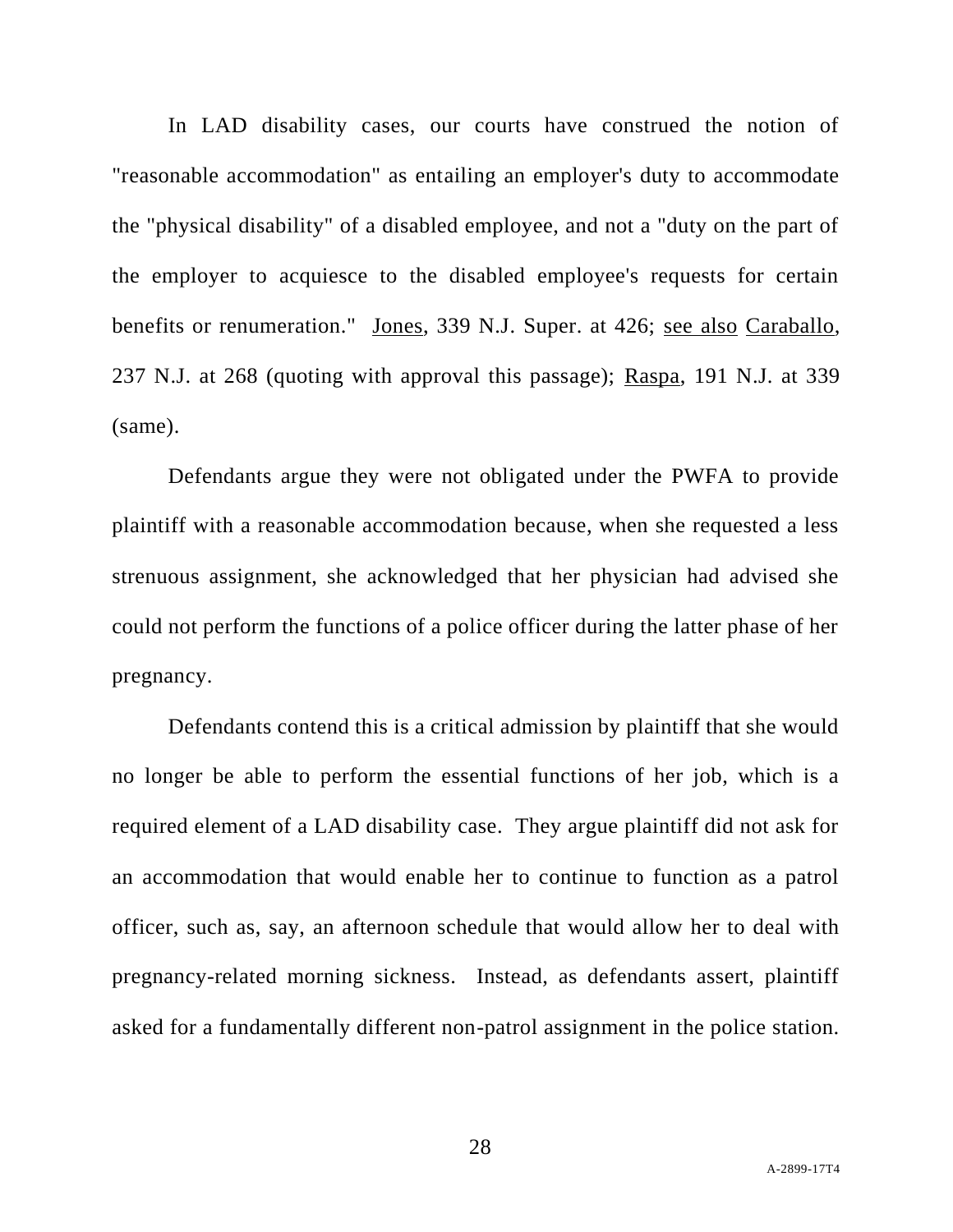By her own admission, she could no longer safely carry a gun, which apparently is an essential requirement of an officer working on patrol in the Township.<sup>11</sup>

Defendants' "no duty to accommodate" argument is unpersuasive for several reasons. First, it does not overcome the important distinction between an accommodation that is temporary in nature—during the period while a pregnant employee transitions to childbirth—versus a permanent accommodation that enables an employee to perform her usual job functions on an ongoing and permanent basis.

This conceptual distinction was recognized by the Supreme Court in Raspa, where an employer provided light-duty work assignments to employees who had a short-term inability to perform the essential functions of their usual positions. As the Court described it, "[t]he light duty positions were not intended to be a permanent post, but a temporary way station or bridge between an inability to work due to injury and a return to full employment status." 191 N.J. at 340. The disabled plaintiff in Raspa claimed he was entitled to keep such a light-duty position on a permanent basis. The Court rejected that claim, explaining that the light-duty assignment was "intended as a shield to protect

<sup>&</sup>lt;sup>11</sup> The parties have not supplied us with a written job description for a patrol officer in the Township, nor any general civil service job description that spells out the officer's duties and qualifications. Even so, it is not disputed here that the ability to carry a gun is one of a patrol officer's essential functions.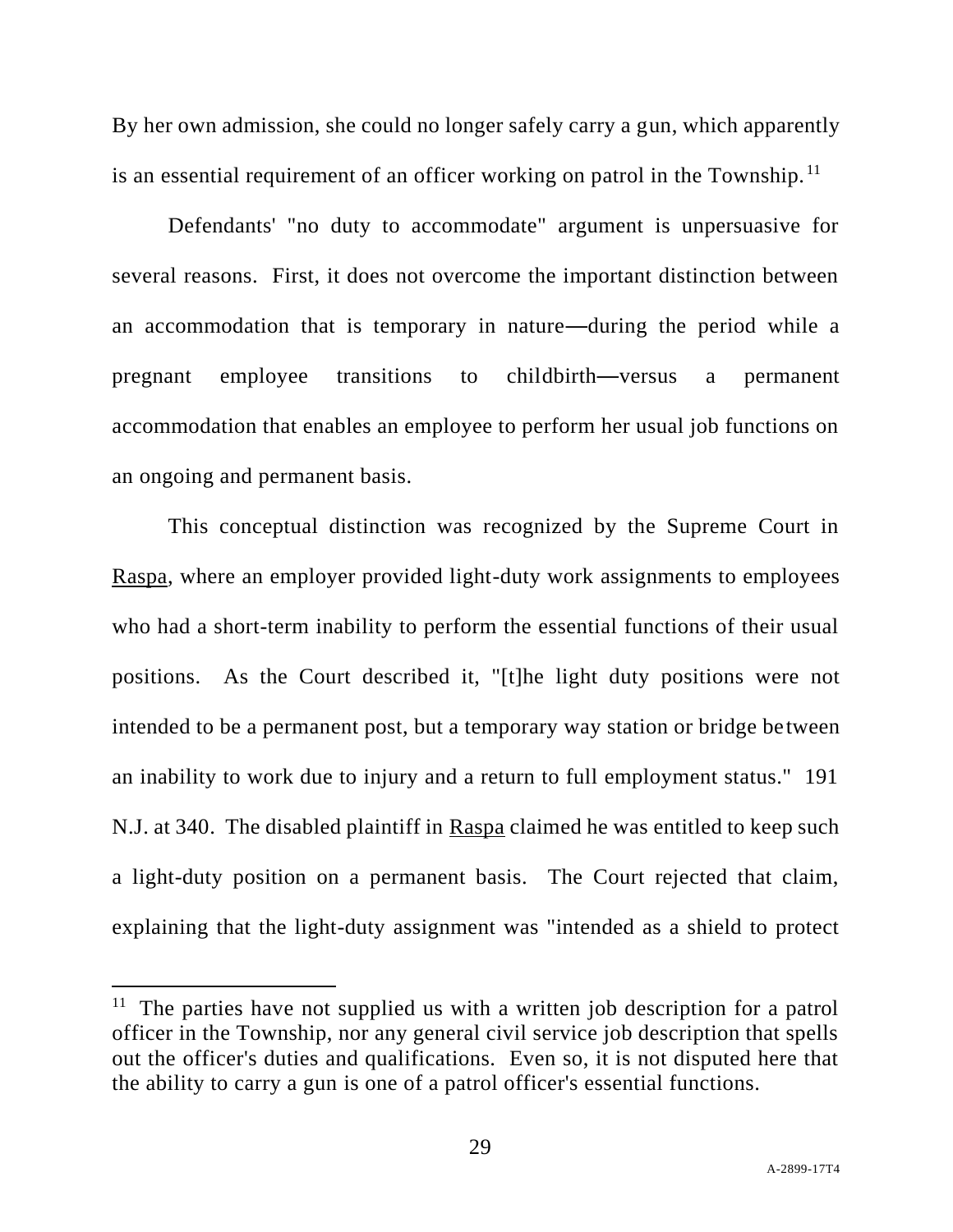the temporarily disabled, and not as a sword by which a person who is otherwise unqualified for the position can demand a permanent posting." Ibid. The Court held that "the LAD does not require that an employer create a permanent and indefinite light duty position for a permanently disabled employee if the employee's disability, absent a reasonable accommodation, renders him [or her] otherwise unqualified for a full-time, full-duty position." Ibid. (emphasis added).

The PWFA adopts this sensible conceptual distinction between permanent accomodations and temporary accommodations for pregnant workers. It expressly recognizes that, among other things, a reasonable accommodation for a pregnant employee can include "temporary transfers to less strenuous or hazardous work." N.J.S.A. 10:5-12(s). The statute thus contemplates that female workers near the end of their pregnancies may temporarily be unable to perform certain essential physical tasks inherent in their regular jobs, but nonetheless have a right to obtain (subject to the employer's undue hardship exception) a transfer to a temporary different assignment that is "less strenuous or hazardous." Ibid. This short-term reassignment for a pregnant worker is akin to the "temporary way station" described in Raspa.

In addition, the Department's Maternity SOP requires a pregnant officer seeking less strenuous or dangerous responsibilities to "submit a doctor's note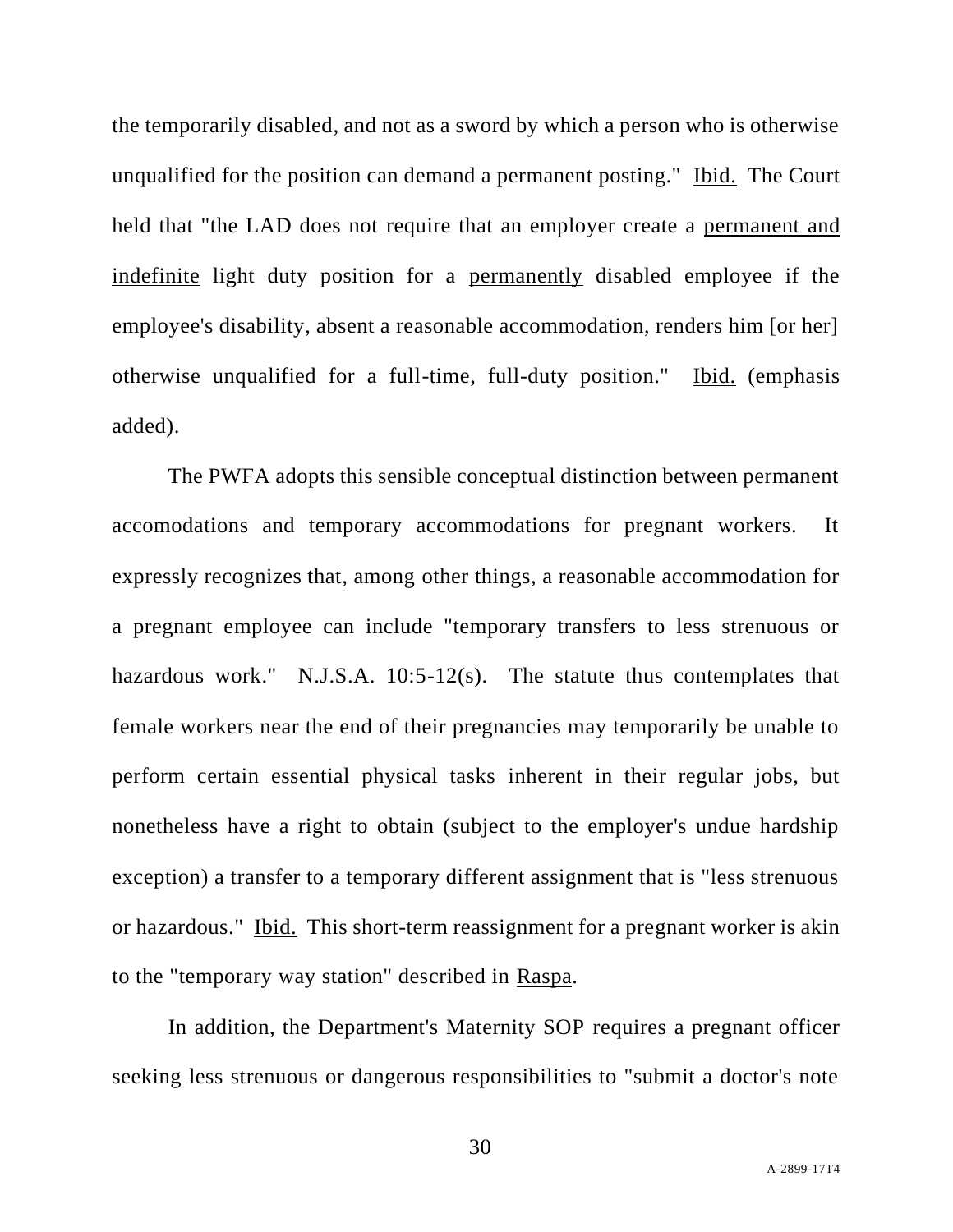acknowledging that the officer is pregnant and that it is recommended that the officer no longer perform the duties of her current full-time assignment." This mandated acknowledgment should not be treated as a waiver of a pregnant woman's rights to a reasonable accommodation under the PWFA. The SOP does not state that making such a request forfeits the employee's statutory rights under the PWFA, even assuming such a notice would be enforceable.

Although it is not labeled as such, the Department's Maternity SOP essentially operates as an accommodation measure for pregnant officers. It is designed to offer a female officer who is nearing the end of her pregnancy and who has physical limitations the opportunity to continue to work in a less strenuous or dangerous assignment and still earn a paycheck. The assignment is a temporary way station that bridges the continued employment of the pregnant employee who needs a workplace accommodation until her child is born.

If the Department did not already have such a policy in place, plaintiff would have a right under the PWFA to obtain some form of temporary accommodation, subject to an employer's undue hardship defense. That right of accommodation is in accord with the strong policy objectives of the PWFA expressed by the Legislature in Section 3.1 of the statute.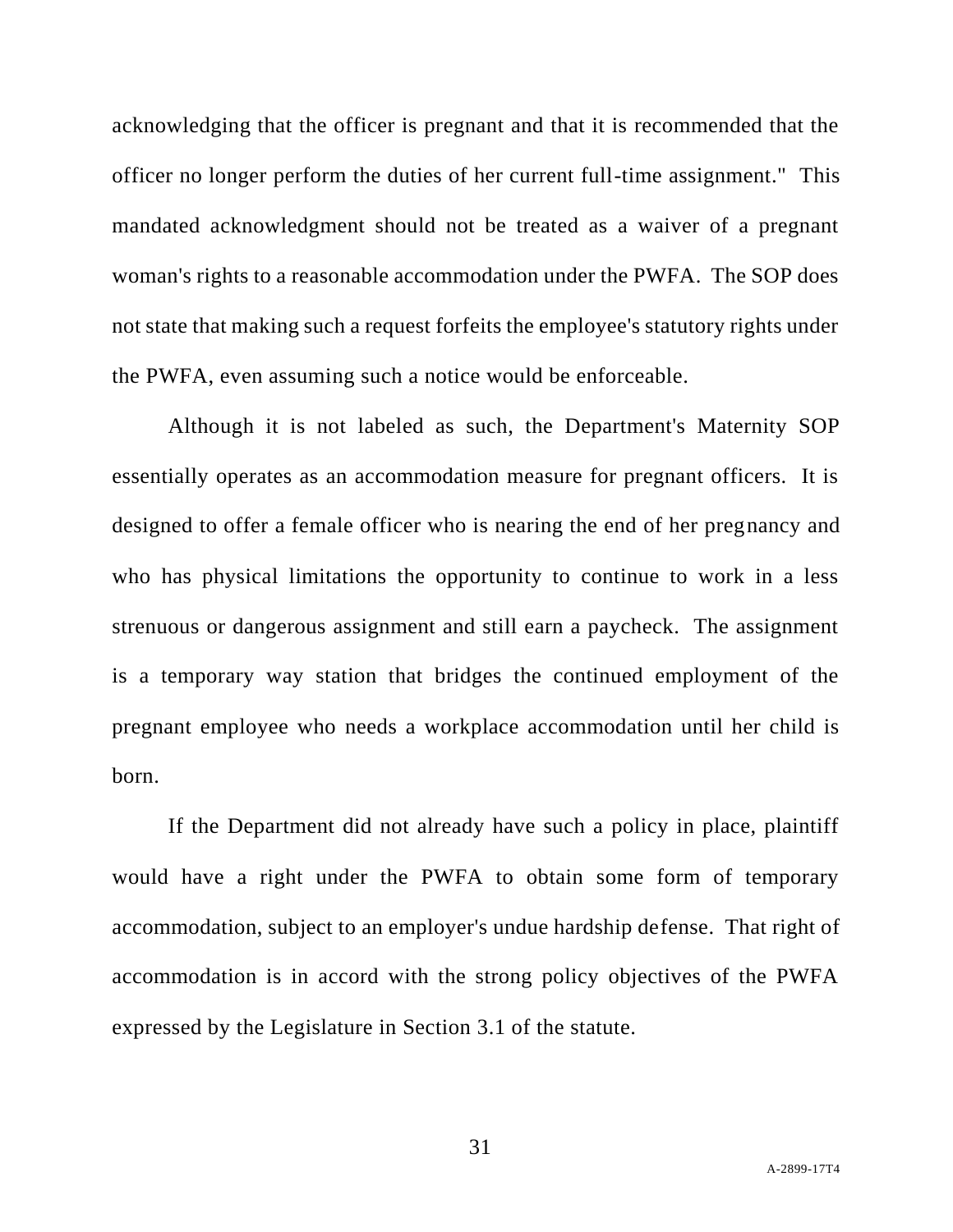C.

The question then arises as to whether the Maternity SOP is a "reasonable" accommodation. This is a hotly contested question. Plaintiff argues that the Maternity SOP is unreasonable because it requires her to deplete accumulated leave time as a condition of receiving the temporary assignment. Defendants counter that the loss-of-leave-time condition is a reasonable exchange for the Department creating less strenuous positions that would not otherwise be needed, and to save taxpayer funds.

The trial court did not grapple with this question, at least not explicitly, because it was persuaded the PWFA would not be violated so long as pregnant employees and nonpregnant workers were treated in equal fashion. The court reasoned that both pregnant officers under the Maternity SOP and nonpregnant injured officers under the Light-Duty SOP generally have to use up accrued leave time in order to receive a modified assignment. The court's analysis is flawed, however. For one thing, as we have already spotlighted, the Light-Duty SOP contains a valuable waiver pathway that is not contained in the Maternity SOP.

Moreover, even if the Maternity SOP and Light-Duty SOP had identical terms, plaintiff still might have a viable claim under the PWFA if those terms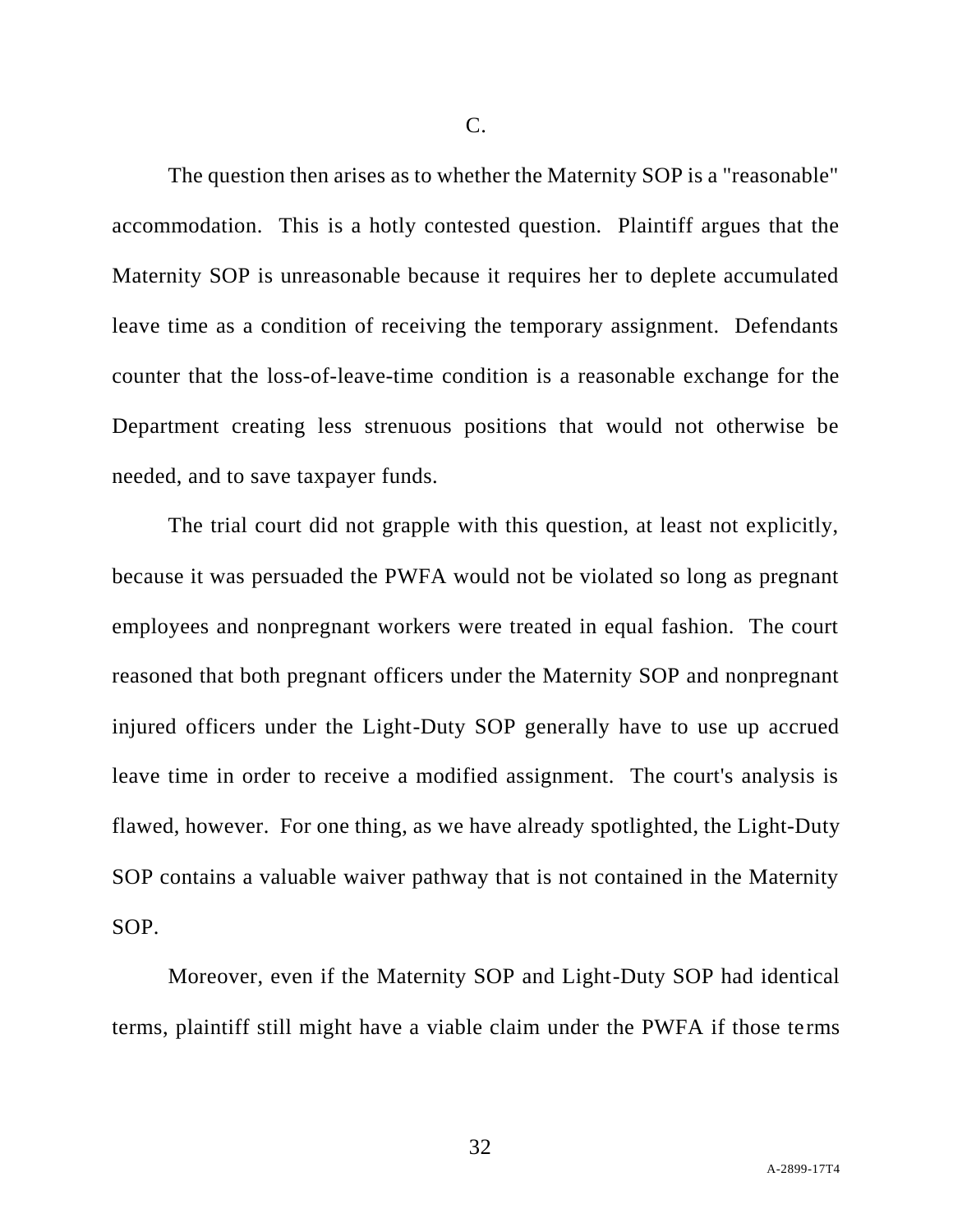and conditions were "unreasonable" or imposed an unlawful "penalty" on the employee. Mere equivalency might not be enough to comply with the statute.

For instance, suppose the SOPs each imposed a harsh consequence upon the pregnant or nonpregnant employee who requested a less strenuous assignment. Assume that harsh consequence was, say, requiring the officer against his or her wishes to cover holidays or other undesirable patrol shifts upon his or her return to work (assuming union rules did not prohibit that scheduling practice). The employer might assert this scheduling is justified because other employees undertook the patrol officer's functions during his or her absence. Without deciding the hypothetical issue here, a pregnant plaintiff might plausibly argue that imposing such a burden upon her as a condition of obtaining a temporary reassignment is so onerous as to make the accommodation policy "unreasonable" or a "penalty" disallowed by the statute.

The statute does not define what comprises a reasonable accommodation or, for that matter, when any conditions attached to the accommodation become a prohibited penalty. Some guidance is supplied by generic disability laws and regulations.

In particular, N.J.A.C. 13:13-2.5 describes a "reasonable accommodation" as a concept that "must be assessed on an individual basis." N.J.A.C. 13:13- 2.5(a). The regulation also states that "[t]he determination of whether an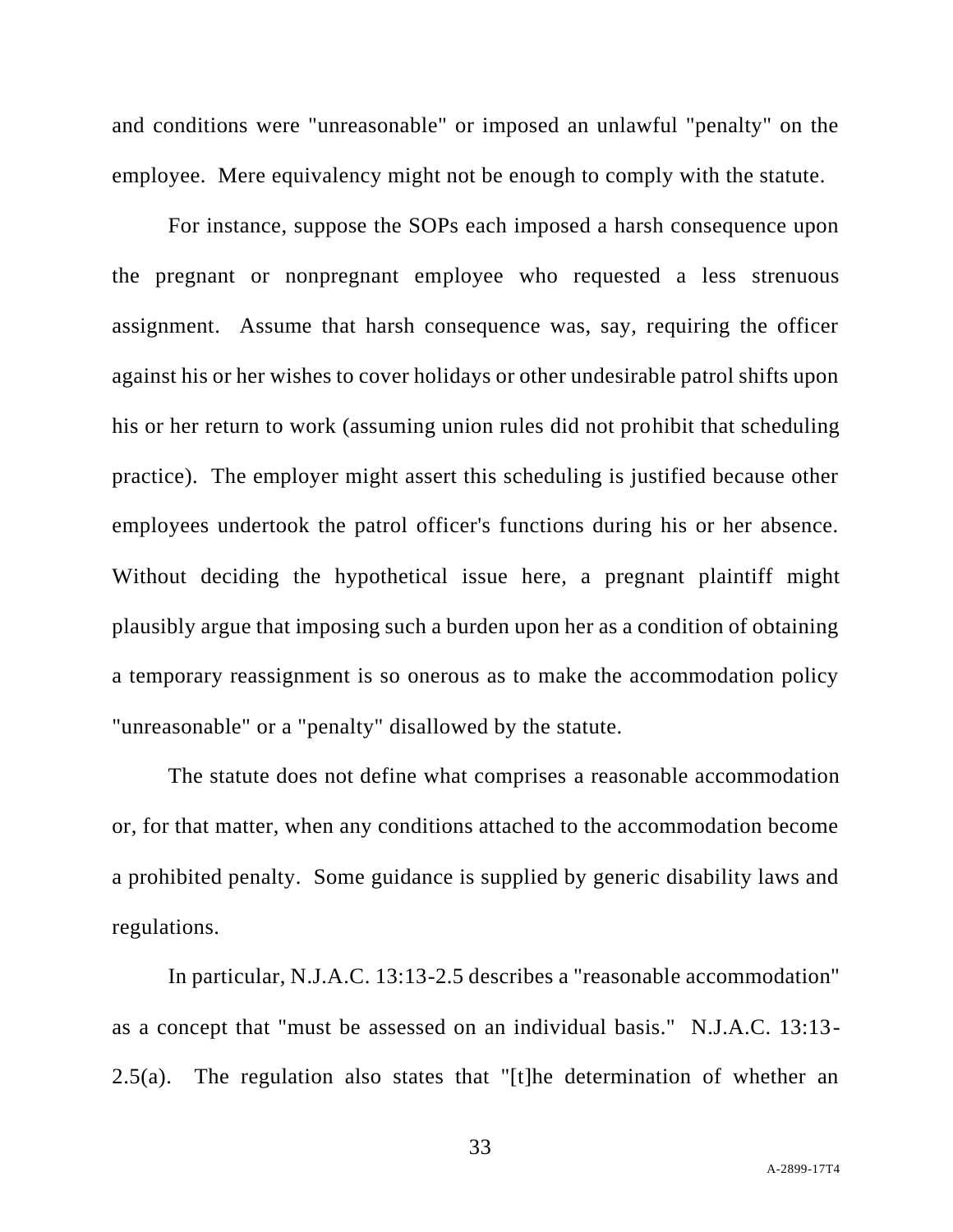employer has failed to make reasonable accommodation will be made on a caseby-case basis." N.J.A.C. 13:13-2.5(b). An informal "interactive process" is customarily necessary to address the employee's "precise limitations" resulting from the disability. Tynan v. Vicinage 13 of the Superior Court, 351 N.J. Super. 385, 400 (App. Div. 2002) (citing 26 C.F.R. § 1630.2(O)(3)). The employer must make a "good faith effort to assist the employees in seeking accommodation." Ibid.

Similar principles logically should be extended to an employer's obligation to provide a reasonable accommodation under the PWFA. In many (but not all) instances, including the present case, the question of reasonableness is one best evaluated by a jury. In that vein, our courts already have a model civil jury charge to guide jurors in assessing whether or not an employer's accommodation efforts or policies are reasonable. Model Jury Charges (Civil), "Failure to Accommodate Employee with Disability Under the New Jersey Law Against Discrimination" (rev. Feb. 2018).

Here, jurors should evaluate whether the Department's loss-of-leave-time policy is a reasonable and fair condition of the pregnant worker receiving a less strenuous temporary maternity assignment while remaining on the Department's payroll. The jurors would be guided in this regard by customary notions of the "reasonable person" standard, just as they are often called upon to evaluate in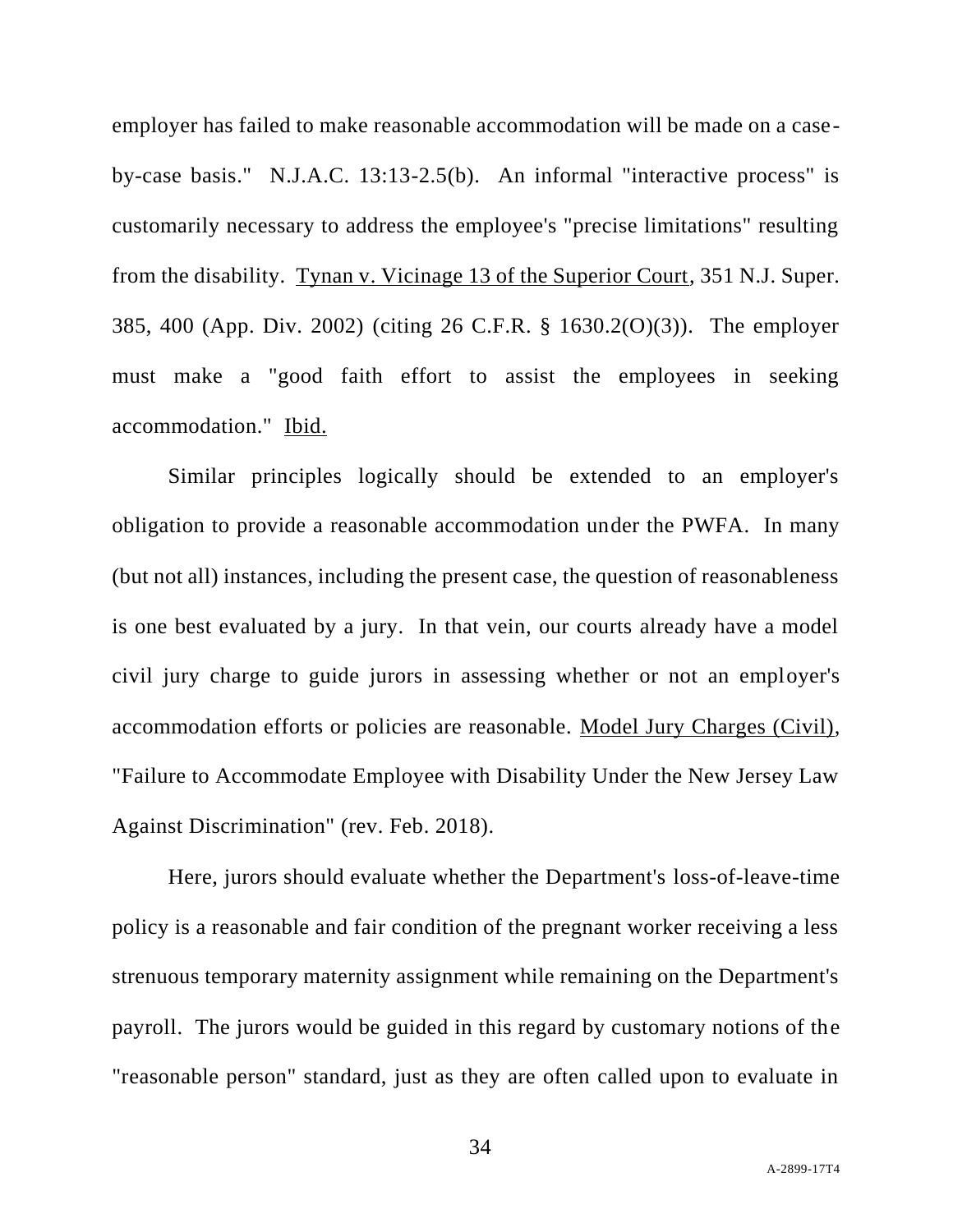negligence cases. The jury should also examine all disputed factual issues relating to damages, such as whether plaintiff, as she alleges, could have feasibly performed her maternity assignment up to her actual due date.

We cannot and do not rule in this appeal upon whether the Department's loss-of-leave-time policy is either reasonable or unreasonable. Summary judgment for defendants must be vacated, and the question of reasonableness determined by the jurors as fact-finders.

## D.

Plaintiff, the NELA-NJ, and the Attorney General have all argued that the PWFA's inclusion of a prohibition on "penalizing" a pregnant employee who seeks an accommodation has independent meaning beyond what is merely unreasonable. A common dictionary definition of a "penalty" connotes "[a] punishment." Webster's II New College Dictionary 812 (1999). The legislative history of the PWFA we have reviewed is unenlightening on the subject. At the very least, the term presumably disallows retaliation by an employer against an employee who requests an accommodation. Beyond that, we cannot tell exactly what the Legislature had in mind by using the term.

Traditional principles of statutory construction require courts to attempt to imbue meaning to all words used in a statute. See, e.g., Brugaletta v. Garcia, 234 N.J. 225, 248 (2018). We also recognize that our courts have construed the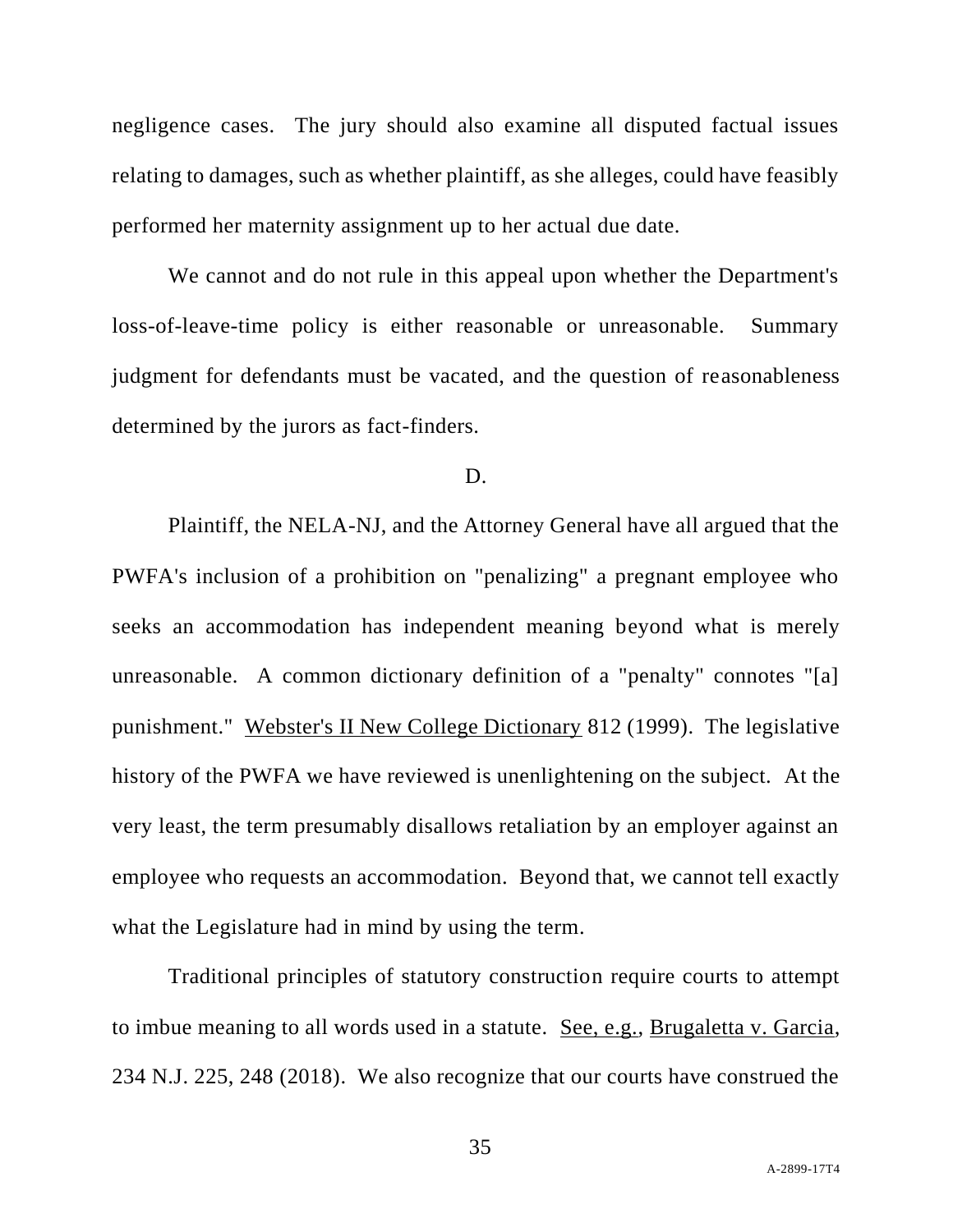LAD, of which the PWFA is now a part, expansively "in order to achieve its beneficial purpose." Nini v. Mercer Cty. Cmty. College, 202 N.J. 98, 115 (2010). In addition, subsection (s) broadly instructs that the pregnant employee cannot be penalized "in any way." N.J.S.A. 10:5-12(s).

We cannot say definitively or precisely what the term "penalize" signifies in the PWFA, other than to say, as the Attorney General and others argue, the term appears to disallow employer-imposed conditions on accommodations that are especially harsh. We respectfully refer the subject to the Model Civil Jury Charge Committee to develop an appropriate jury instruction on the subject. Alternatively, the Division on Civil Rights is free to promulgate a regulation on the subject. For the present, we decline to resolve whether defendants' loss-ofleave-time requirement unlawfully "penalizes" pregnant officers and instead defer that assessment to a jury.

## E.

All that said, another important jury question here is whether invalidation of the loss-of-leave-time condition, as plaintiff requests, would cause the Township or the Department an "undue hardship." See N.J.S.A. 10:5-12(s). Here again, general disability law can furnish some guidance. An "undue hardship" can entail an employee' fiscal or operational concerns, or both. On this subject, N.J.A.C. 13:13-2.5, which addresses reasonable accommodation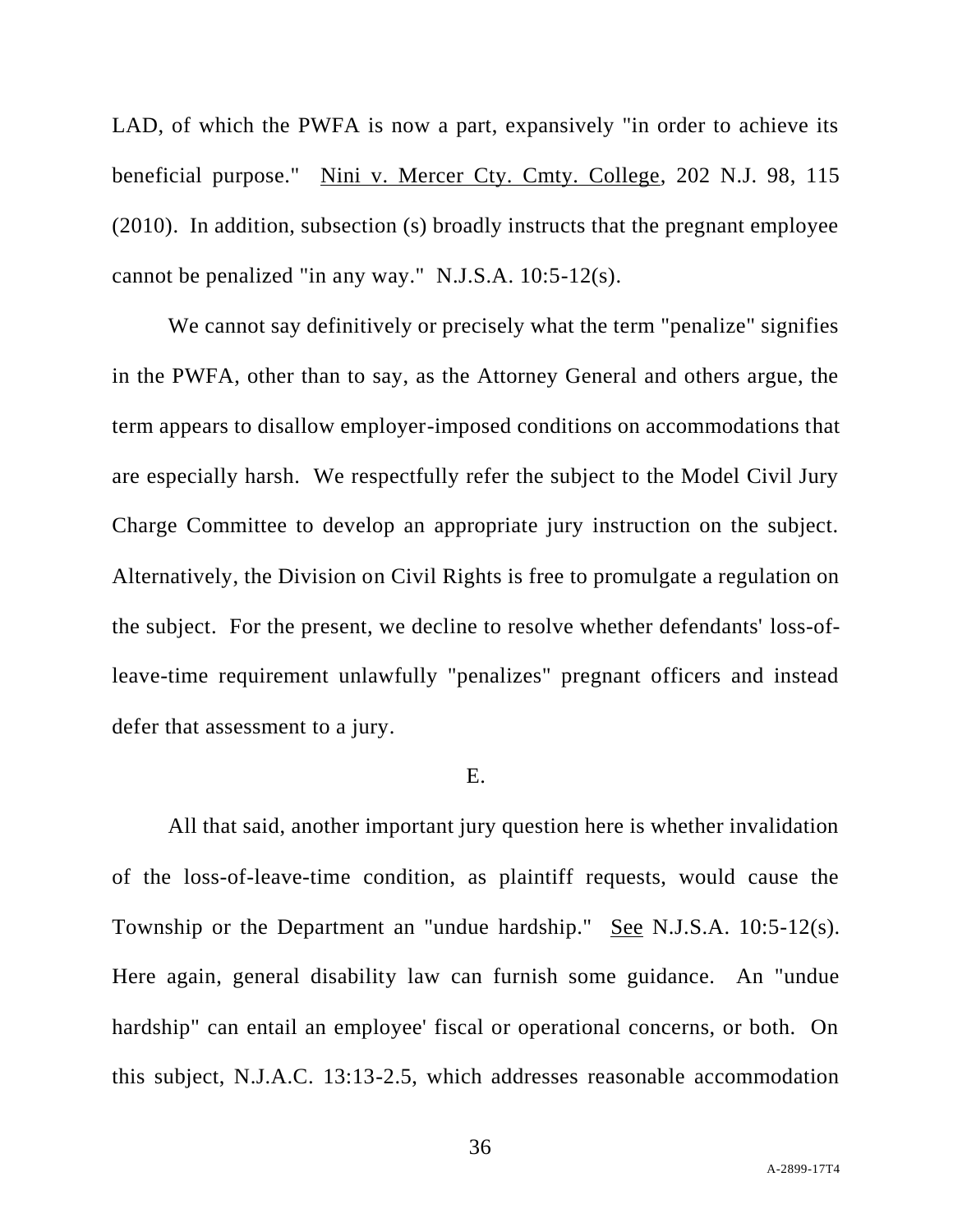under the LAD, instructs that "[i]n determining whether an accommodation would impose undue hardship on the operation of a business," these four factors are to be considered:

> i. The overall size of the employer's business with respect to the number of employees, number and type of facilities, and size of budget;

> ii. The type of the employer's operations, including the composition and structure of the employer's workforce;

> iii. The nature and cost of the accommodation needed, taking into consideration the availability of tax credits and deductions and/or outside funding; and

> iv. The extent to which accommodation would involve waiver of an essential requirement of a job as opposed to a tangential or non-business necessity requirement.

Subsection (s) of the LAD, which addresses undue hardship under the PWFA,

uses virtually identical language. N.J.S.A. 10:5-12(s).

A fair and thorough weighing of these multi-factored considerations in the present case requires the presentation of witness testimony and other trial evidence and assessment by a trier of fact. We cannot determine on the existing record whether defendants can establish an undue hardship. The trial court did not pass upon the issue. The issue is remanded for trial, along with the other jury issues we have identified.<sup>12</sup>

<sup>&</sup>lt;sup>12</sup> We are mindful there are only three female police officers in the Department, which might suggest the burden of further accommodating any pregnant officers